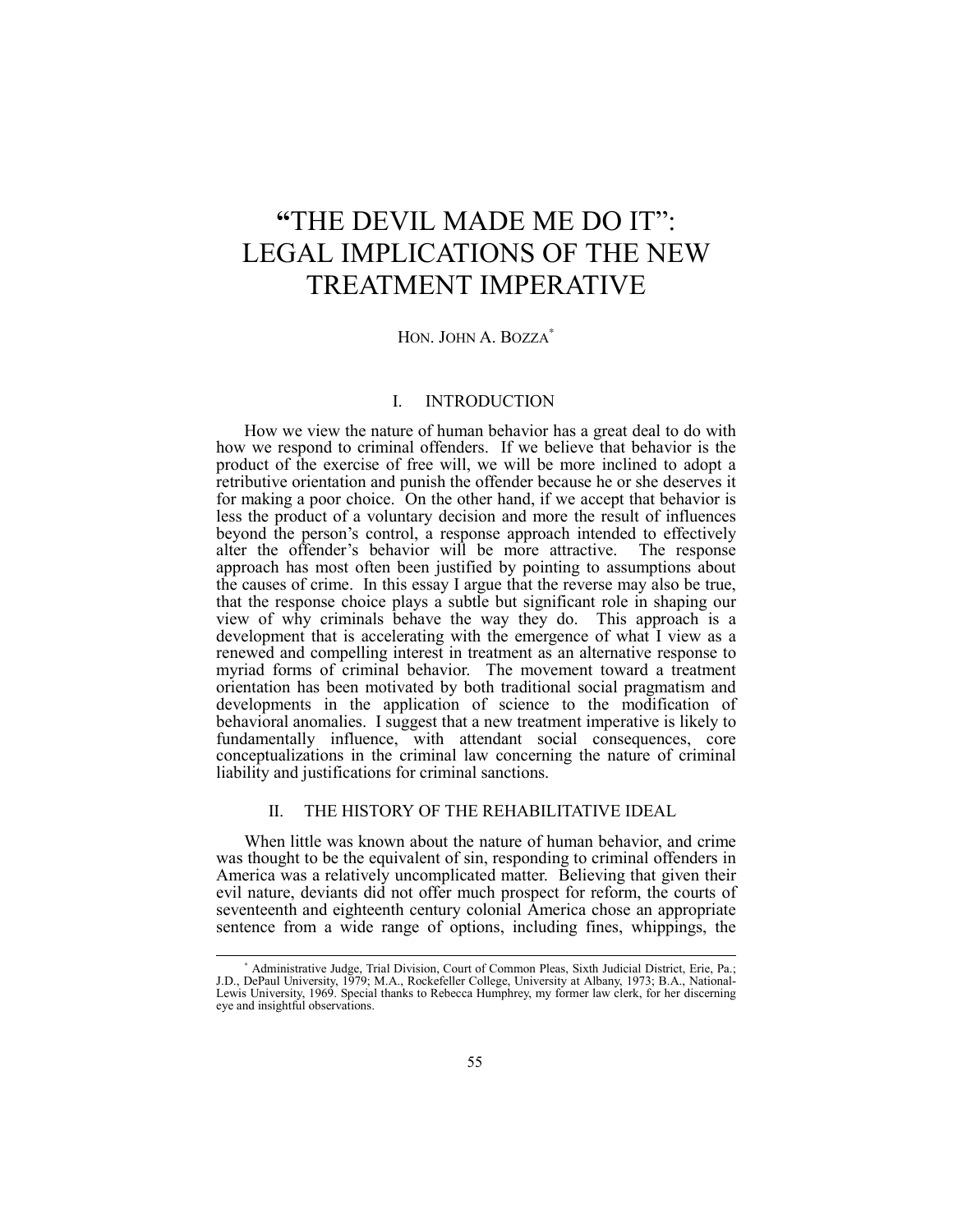stocks, and the gallows.<sup>1</sup> While deterrence was certainly a desirable outcome, retribution was a much more realistic and socially cognizable aspiration.<sup>2</sup> In the aftermath of its independence, America embraced the "Age of Enlightenment," and began to chart a different course. Intended as an alternative to the cruelty of traditional punishments, the development of the first penitentiaries in the early 1800s made incarceration the norm.<sup>3</sup> In this new "thinking" environment, it seemed that the penitentiary offered the best chance for reforming prisoners who, it was reasoned, needed time for contemplation and separation from the corrupt influences that had facilitated their criminality.<sup>4</sup>

Other penal reforms involving alternatives to incarceration required further change in the conceptualization of criminal etiology and, therefore, took a longer time to emerge. For example, probation did not emerge as a sentencing alternative until 1878, when the Commonwealth of Massachusetts took formal notice of the benevolent work of John Augustus by passing a statute.<sup>5</sup> Furthermore, it was not until many years later and after considerable controversy that community supervision became broadly available throughout the United States. By necessity, sentences continued to be largely determined by a subjective and arbitrary assessment of how much punishment was sufficient to deter the individual from further criminal behavior, or to remind the community of the perils of violating the law.<sup>7</sup> The presence or absence of certain factors, such as drunkenness or mental infirmity, may have influenced a Court's decision. With little ability to either understand or effectively deal with these considerations, however, their impact on sentencing decisions was necessarily limited.<sup>8</sup>

The debate about why we should punish people has persisted throughout the history of the American legal system, with the roots of that

 $\frac{1}{1}$  $^{1}$ DAVID J. ROTHMAN, THE DISCOVERY OF THE ASYLUM: SOCIAL ORDER AND DISORDER IN THE NEW REPUBLIC 15–49 (1971).

NEW REPUBLIC 15–49 (1971).<br><sup>2</sup>See id. See also AM. CORRECTIONAL ASSOC., *Manual of Correctional Standards*, in<br>CORRECTIONAL INSTITUTIONS (Robert M. Carter et al. eds., 1972).<br><sup>3</sup>See ROTHMAN, *supra* note 1, at 57–83. The w

American leaders and led to the adoption of criminal codes that linked the seriousness of crimes with the severity of punishment. At the same time, Americans were rejecting Calvinistic determinism and more seriously considering the influence of social factors in the development of crime. *See id.* 4*Id.* at 79–83.

*Id.* at 79–83.<br><sup>5</sup>*See* United Nations, *The Origin of Probation in the United States, <i>in* PROBATION AND PAROLE: SELECTED READINGS 11, 12–13 (Robert M. Carter & Leslie T. Wilkins eds., 1970). <sup>6</sup>See *generally* JOHN ORTIZ SMYKLA, PROBATION AND PAROLE: CRIME CONTROL IN THE

COMMUNITY 61-83 (1984). Probation was not available in every state until 1956. HARRY E. ALLEN  $&$ CLIFFORD E. SIMONSEN, CORRECTIONS IN AMERICA: AN INTRODUCTION 120 (1975). <sup>7</sup>

Deterrence has long been one of the primary aspirations of western legal systems and was the cornerstone for the "classical school" of criminological thought. *See* ALLEN & SIMONSEN, *supra* note 6, at 19 (explaining Cesare Beccariaís position that the purpose of the law is to deter persons from committing crimes).

The reform movement in corrections was largely concerned with avoiding the harshness of corporal punishments and subsequently lessening the inhumane conditions associated with incarceration. *See* THORSTEN SELLIN, *Correction in Historical Perspective*, *in* CORRECTIONAL INSTITUTIONS 8, 8-17 (Robert M. Carter et al. eds., 1972). Within that context, one could argue that there was concern for criminals who manifested certain debilitating characteristics. John Augustus focused his efforts on people who were considered common drunks, and he appealed to the court to release them to his custody in lieu of incarceration. ALLEN & SIMONSEN, *supra* note 6, at 120.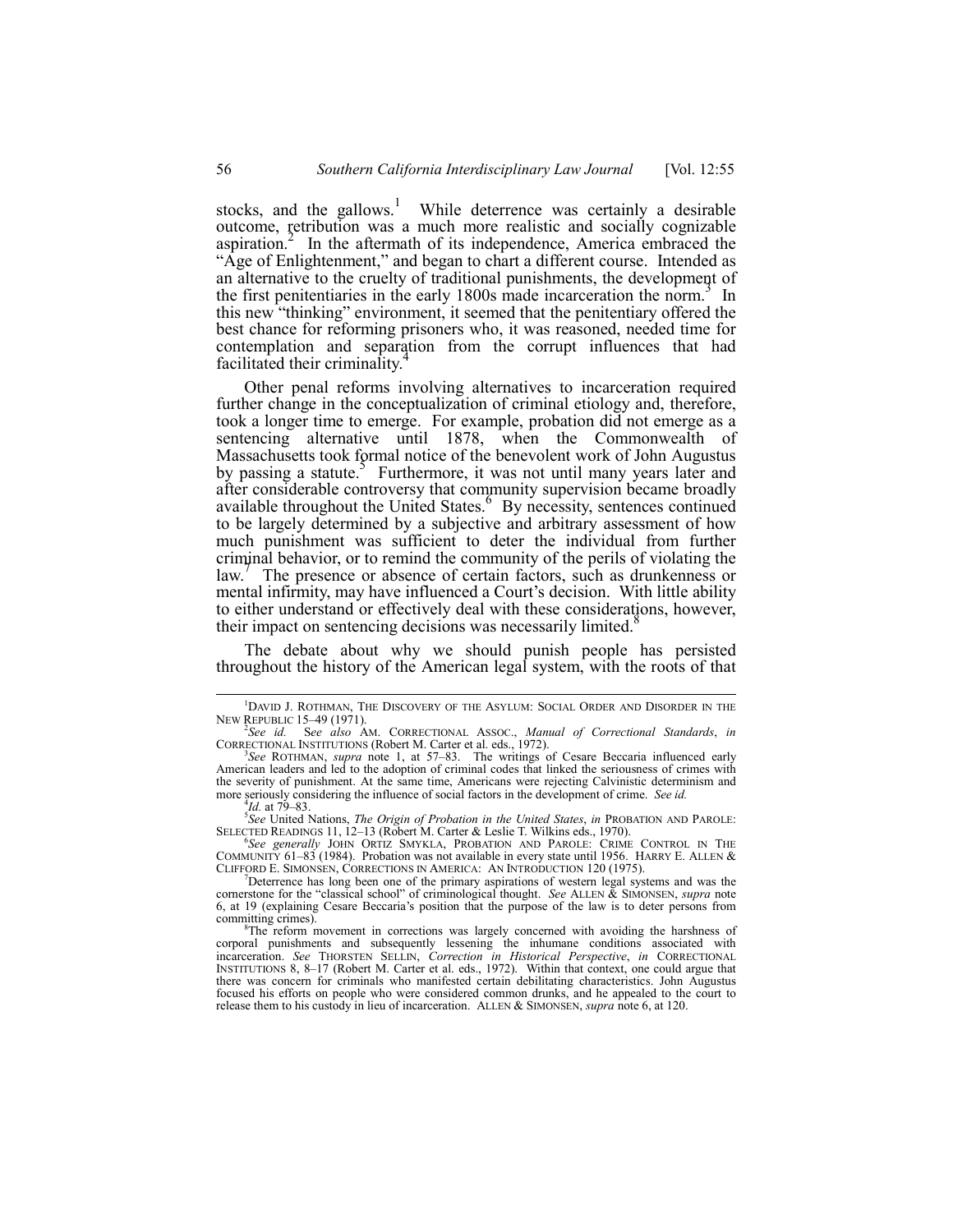debate extending well into all of western legal tradition. Today, legal scholars and commentators continue to argue the merits of "utilitarianism" versus the "deserts" theory, $\frac{10}{10}$  and at times the discussion has been more precisely centered on broader themes, such as the values underlying the criminal process, with noted legal theorist Herbert Packer's "crime control" versus "due process" analysis shaping the discussion.<sup>1</sup> The emphasis on versus "due process" analysis shaping the discussion.<sup>11</sup> particular goals as well as the response to criminal offenders has always, at least to some extent, reflected our collective intellectual development, the state of our culture's knowledge, and, more particularly, assumptions we made about the nature of human behavior. Evaluating progress was and remains difficult. Often in the absence of the ability to accurately assess the practical benefit of a sentence or sentencing policy, simply coming to some popular consensus about its inherent "justness" or generalized utility is the only means of concluding that something desirable results.<sup>1</sup>

As confidence in the ability to understand the nature of human behavior increased, the view of criminal behavior grew more complex, and society's penchant for punitive responses seemed less appealing in contrast to what appeared to be a more enlightened approach.<sup>13</sup> As it became more apparent that the human character was significantly affected by social interactions, personal attributes, and biological factors, sentencing decisions had to account for these factors. The mere determination of punitive sufficiency came to be seen not only as inadequate, but perhaps primitive. As alcohol and drug addiction came to be regarded as having causes apart from the exercise of will, people sentenced for crimes

there are competing values within the criminal process that encourage differing practices and views about what is important to accomplish within the justice system).

 $\overline{9}$ *See generall*y THEORIES OF PUNISHMENT (Stanley E. Grupp ed., 1971). *See, e.g.*, Richard Nygaard, *On the Philosophy of Sentencing: Or, Why Punish?*, 5 WIDENER J. PUB. L. 237 (1996). <sup>10</sup>Utilitarian justifications of the criminal sanction have typically included deterrence,

incapacitation and rehabilitation, each concerned with achieving some tangible goal. The notion that sentencing should reflect the distribution of "deserts" is most closely tied to retribution as a goal of sentencing. Retribution is the justification least concerned with effectiveness and is often thought of as non-utilitarian. *See*, *e.g.*, Kent Greenawalt, *Punishment*, *in* 4 ENCYCLOPEDIA OF CRIME AND JUSTICE<br>1336, 1340–41 (Sanford H. Kadish ed., 1983) (noting that vengeance, often used interchangeably with retribution, is considered by some to have practical value by lessening the frustration of victims and increasing respect for the law). *See generally* Richard Frase, *Sentencing Principles in Theory and Practice*, 22 CRIME & JUSTICE 363 (1997) (discussing Norval Morrisís accommodation of these divergent theories through the notion of "limiting retributivism"). The idea that one had to pay a price for oneís transgressions is deeply rooted in beliefs about blameworthiness. *See* Fuhrman v. Georgia, 408 U.S. 238, 308 (1972) (Stewart, J., concurring) (agreeing with the majority in upholding the death penalty, and taking note of the "instinct for retribution" as a powerful component of criminal justice).<br><sup>11</sup>HERBERT L. PACKER, THE LIMITS OF THE CRIMINAL SANCTION 149-73 (1968) (theorizing that

<sup>&</sup>lt;sup>12</sup>See SAMUEL WALKER, SENSE AND NONSENSE ABOUT CRIME 63–92 (2nd ed. 1989).<br><sup>13</sup>This orientation emerged only with much debate. Its development has been well captured by Professor Thomas Green in his description of the writings of Roscoe Pound and other legal scholars of the early twentieth century who were confronted with a revolution in medical thought and the emergence of psychology as a science that had practical benefit. Thomas A. Green, *Freedom and Criminal Responsibility in the Age of Pound: An Essay on Criminal Justice*, 93 MICH. L. REV. 1915 (1995). The later development of an attraction for rehabilitation as a correctional goal has not only been driven by science but also by concerns for expediency and cost effectiveness. *See* Kai Pernanen, *The Social Cost of Alcohol-Related Crime: Conceptual, Theatrical and Causal Attributions, at* http://www.ccsa.ca/pernanen.htm (last visited Jan. 1, 1999) (presenting a cogent summary of the cost implications of the role of alcohol in the etiology of criminal behavior).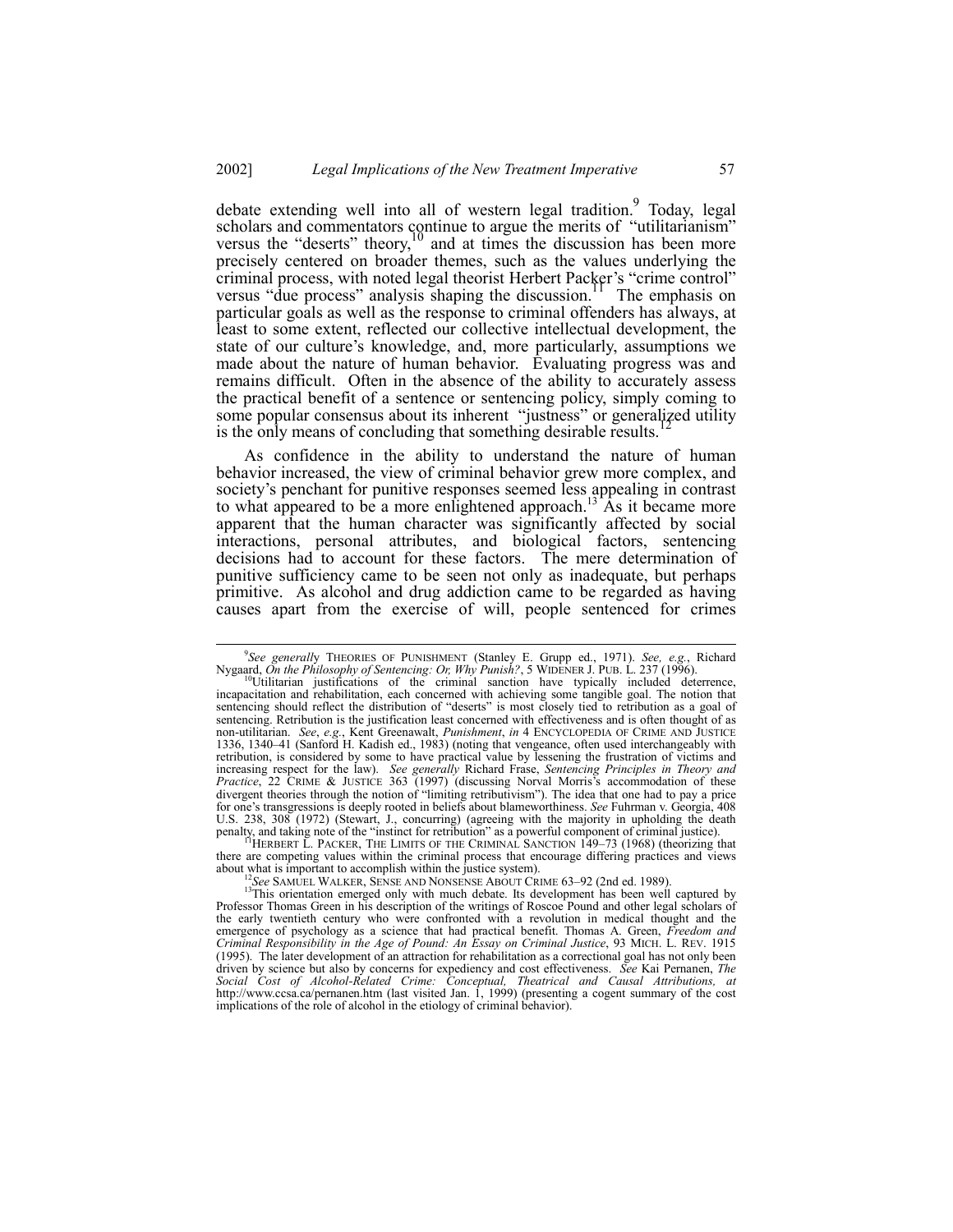resulting from or influenced by their addiction were seen as deserving some special consideration.<sup>14</sup> And so rehabilitation, by emphasizing more And so rehabilitation, by emphasizing more fundamental behavioral change, emerged as a compelling concern.<sup>15</sup> In 1973, the National Advisory Commission on Criminal Justice Standards and Goals went so far as to recommend the adoption of a national policy, making rehabilitation the centerpiece of correctional practice:

Each correctional agency should immediately develop and implement policies, procedures, and practices to fulfill the right of offenders to rehabilitation programs. A rehabilitative purpose is or ought to be implicit in every sentence of an offender unless otherwise ordered by the sentencing court.<sup>16</sup>

Characteristic of popular sentiment among many social commentators were former U.S. Attorney General Ramsey Clark's observations:

Rehabilitation must be the goal of modern corrections. . . . Rehabilitation means the purpose of law is justice. . . . Rehabilitation is individual salvation. . . . The end sought by rehabilitation is a stable individual returned to community life, capable of constructive participation and incapable of crime.<sup>17</sup>

Implicit in the march toward a policy of rehabilitation was dissatisfaction with incarceration as the dominant correctional strategy. Psychologist Robert Sommer noted that "imprisoning offenders for long periods has failed as a social policy" and "has shown itself to be costly, inhumane and discriminatory.<sup> $18$ </sup> The sentencing policy needed to embrace this enlightened view encompasses two distinct, but related, etiological models. One centers on crime as a function of disease, and the other focuses on the impact of environmental factors. Although neither explains the causes of criminal behavior with empirical precision, each provides a conceptual context for rehabilitative strategies within criminal justice settings as well as a foundation for broader public policy initiatives.

## A. THE DISEASE MODEL: CRIME AS A MANIFESTATION OF ILLNESS

The "disease model" is fostered by the assumption that certain offender characteristics, such as drug addiction, alcoholism, mental illness, or

<sup>&</sup>lt;sup>14</sup>Pernanen, *supra* note 13.<br><sup>15</sup>Defining what is encompassed by rehabilitation is no easy task. While it is generally thought to involve the utilization of non-punitive measures to change criminal behavior, it may well encompass much more. *See generally* Ernest Van Den Haag, *Could Successful Rehabilitation Reduce the Crime Rate*?, 73 J. CRIM. L.& CRIMINOLOGY 1022 (1982). The emphasis here is on "concern." Rehabilitation by no means became the singular strategy by which the legal system attempted to prevent crime, nor was it universally accepted as the strategy most likely to succeed. *See also* PACKER, *supra* note 11, at 53–58 (pointing out the limitations of the rehabilitative ideal); Norval Morris, *Impediments to Penal Reform*, *in* WALTER C. RECKLESS, THE CRIME PROBLEM 369, 371–372 (5th ed. 1973). *See generally*<br>Ernest Van Den Haag, *Could Successful Rehabilitation Reduce the Crime Rate?*?, 73 J. CRIM. L.& CRIMINOLOGY  $1022$  (1982) (arguing for an entirely punitive orientation, the elimination of the

indeterminate sentence and parole, and increased reliance on incarceration).<br><sup>16</sup>NATIONAL ADVISORY COMMISSION ON CRIMINAL JUSTICE STANDARDS AND GOALS, CORRECTIONS 43 (1973).<br><sup>17</sup>RAMSEY CLARK, CRIME IN AMERICA 220 (1970).<br><sup>18</sup>ROBERT SOMMER, THE END OF IMPRISONMENT 171 (1976).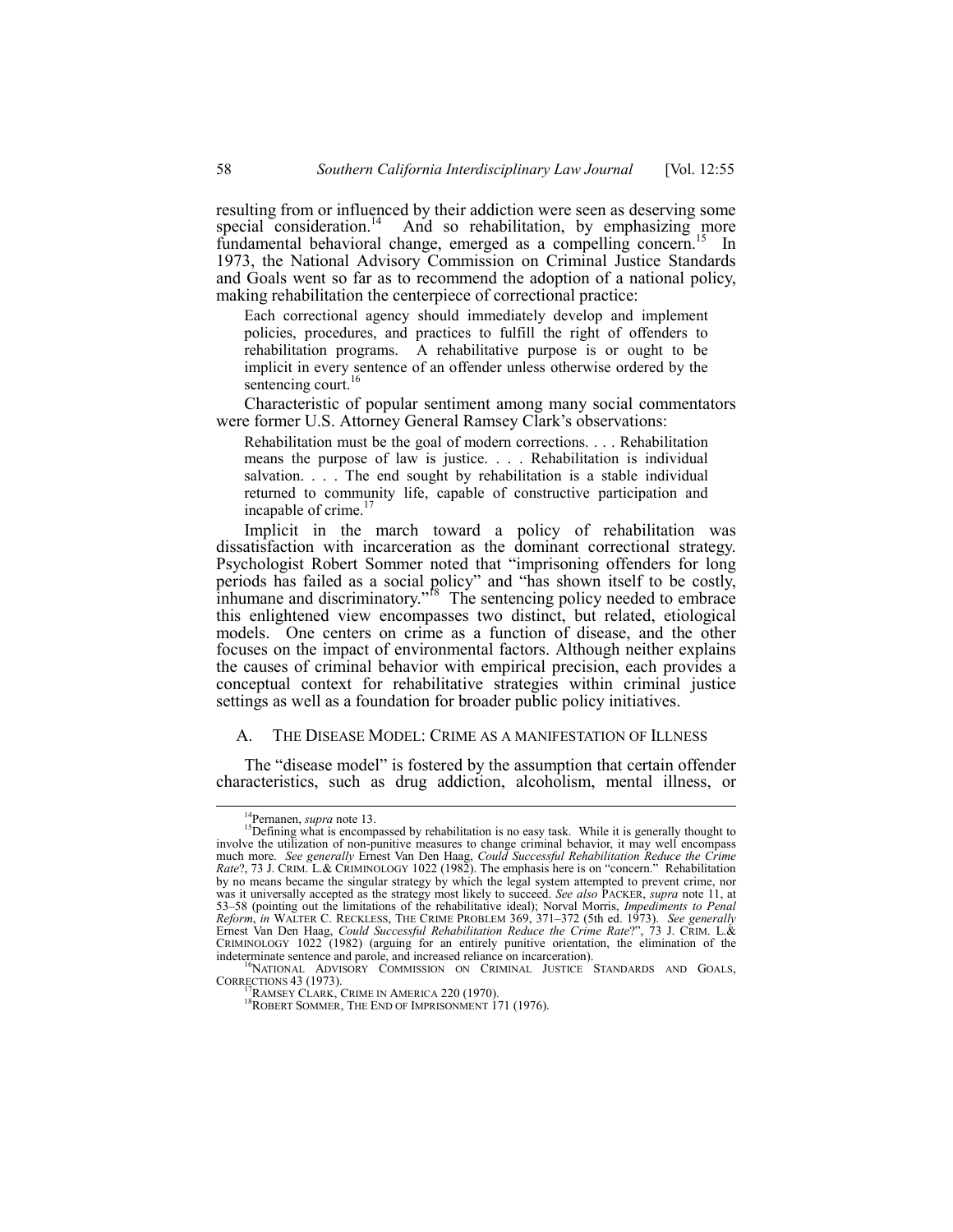perhaps the propensity to violence, are the result of a pathological process akin to the onset of physical disease, although the exact or even approximate mechanism of the affliction may remain unknown.<sup>19</sup> In this conceptualization, criminal offenders are seen as in need of treatment in much the same way that a diabetic needs insulin or an infected person requires an antibiotic. The notion of addressing the underlying cause of criminal behavior has great appeal to those in the criminal justice system with a pragmatic orientation and who are frustrated by the inability to fashion or carry out sentences that effectively curb future criminal behavior. Simply using the word "treatment" provides some measure of comfort because it implies that positive steps are being taken to address the underlying problem, and that crime, as a "symptom" or manifestation of something akin to a disease process, will be eliminated.<sup>20</sup>

The disease model also encompasses theoretical notions that view crime as the end result of faulty learning. Although learning theorists or "behaviorists," like those in the tradition of B. F. Skinner, believe that all behavior is the result of the interaction of the species with the environment, their emphasis on the systematic application of scientific principles and the biological foundation of the learning process make their view more congruous with a "disease" analysis than an environmental one.<sup>21</sup> In a behavioral conceptualization, criminal behavior or deviance is viewed as behavior which is grossly disfavored by a culture; an anomaly of the human condition where a person is, in the behavioral sense, ill.<sup>2</sup>

The adoption of a disease model has a direct impact on sentencing decisions as it requires the use of dispositional alternatives regarded as therapeutic. It focuses on the need to take steps to directly affect the offender. For example, counseling, behavior specific programming, or

<sup>&</sup>lt;sup>19</sup>An excellent description of the "disease model" as it applies to alcoholics and drug addicts is contained in Richard Boldt, *The Construction of Responsibility in the Criminal Law*, 140 U. PA. L. REV. 2245 (1992). Boldt recognizes the prevailing thinking concerning the role played by the confluence of biological, environmental, and social cultural factors in the development of the disease process. *Id*. at 2298. Regarding the components of mental illness the American Psychiatric Association has long recognized the criteria for identifying various behavioral maladies as disease. *See generally* AM. PSYCHIATRIC ASSOC., DIAGNOSTIC AND STATISTICAL MANUAL OF MENTAL DISORDERS (4th ed. 2000) [hereinafter DSM-IV-TR]. See Alan I. Leshner, *Addiction is a Brain Disease—and It Matters*, NAT'L INST. JUST. J., Oct. 1998, at 2.<br><sup>20</sup>Long before those in the judicial process or the public at large more generally

<sup>&</sup>lt;sup>20</sup>Long before those in the judicial process or the public at large more generally accepted it, rehabilitation was widely recognized within the correctional system as a legitimate response to criminal behavior. Indeed, as a result of the influence of psychoanalytic thought, twentieth century penology was largely centered on the notion that criminals were sick and in need of treatment, even if an effective mode of treatment had not been precisely identified. *See* Louis Harris & Assocs., *Correctional Personnel's Attitudes Toward Correction, in* THE CRIME PROBLEM, *supra* note 15, at 588, 588-91; Walter C. Reckless, *Major Principles in Corrections*, *in* THE CRIME PROBLEM, *supra* note 15, at 614,

<sup>614&</sup>lt;sup>16</sup>.<br><sup>21</sup>*See* B.F. SKINNER, ABOUT BEHAVIORISM 9-45 (1974); JOSEPH WOLPE, THE PRACTICE OF BEHAVIOR THERAPY  $14-21$  (1969). Contributors to behavioral explanations of crime include Hans Eysenck who emphasized the importance of "conscience" as a socially conditioned force in the development of law-abiding behavior. *See, e.g.*, H.J. EYSENCK, CRIME AND PERSONALITY (1977). *But see* ALBERT BANDURA, PRINCIPLES OF BEHAVIOR MODIFICATION 16-19 (1969) (discussing the disadvantages of using a disease model for explaining deviance). For purposes of this discussion this differentiation is a matter of convenience rather than substantive significance. <sup>22</sup>BANDURA, *supra* note 21, at 16–19.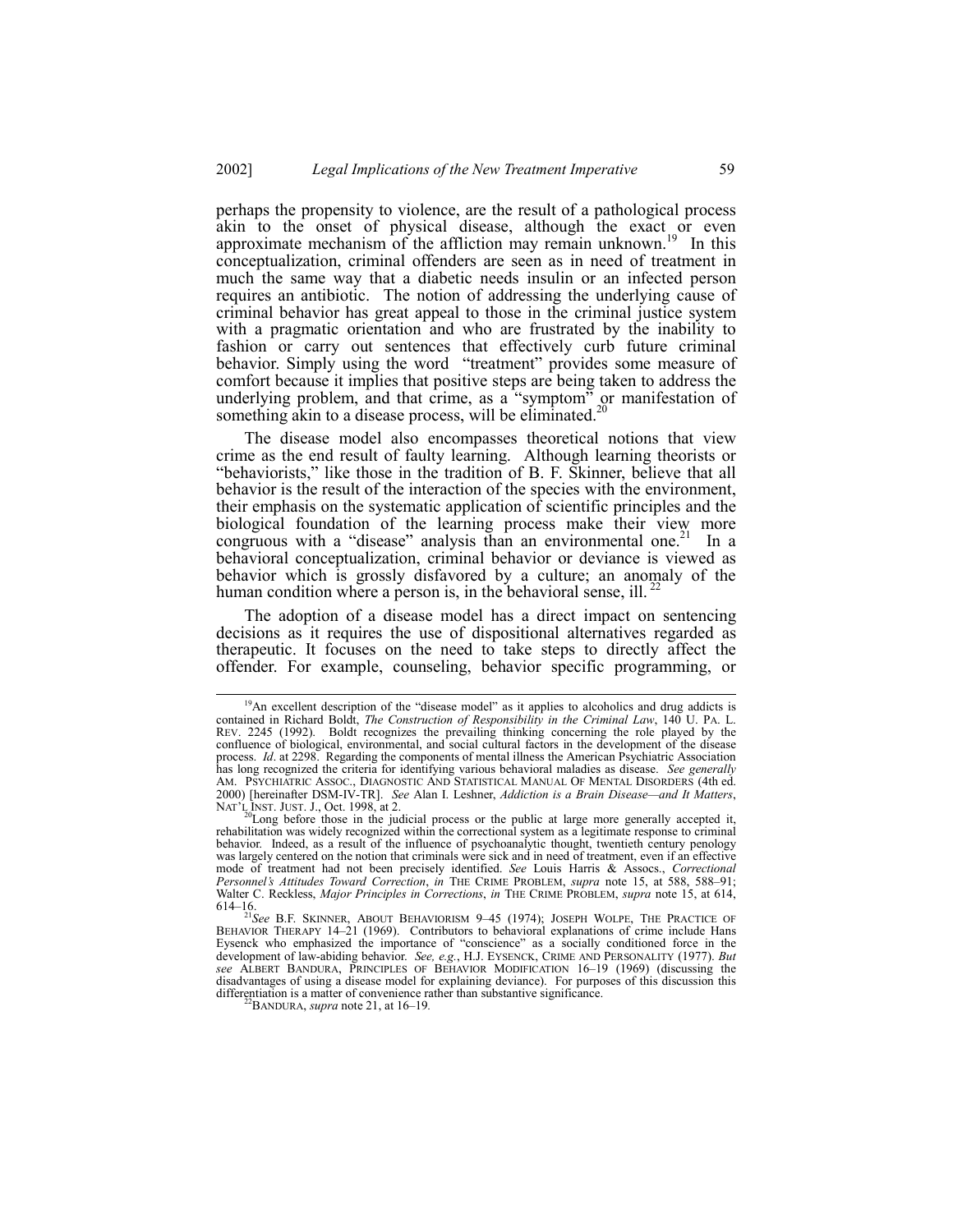residential treatment may be ordered by the sentencing court to address a myriad of behavioral maladies, from alcohol abuse to prohibited sexual behavior.<sup>23</sup> Consistent with the diverse character of disease, the form and intensity of the intervention will vary greatly as the selected treatment must be both necessary and sufficient to be successful and cost-effective. Of particular significance to the legal system is the need to develop and utilize sentencing dispositions that can accommodate the requirements of various treatment modalities.

## B. THE ENVIRONMENTAL MODEL: CRIME AS A MANIFESTATION OF SOCIAL DYSFUNCTION

The environmental model, which is expressed in numerous theoretical perspectives, is predicated on the idea that forces rooted in family, culture, economic conditions, and social structure most significantly influence criminal behavior. Poverty and racism are seen as conditions which lead to criminal adaptation, and peer groups are viewed as playing a significant role in fostering normative patterns of behavior that encompass criminal or other forms of deviant conduct.<sup>24</sup> In the environmental model, it is postulated that dysfunctional families, bad peers, and poor schools produce problem children, who in turn engage in criminal conduct. The adherents of this view see criminal behavior as a result of factors that can be modified or manipulated to affect a different outcome.

 This model remains a powerful force in shaping criminal justice and social policy and has an effect on criminal dispositions. While it is difficult to fashion sentences that have a direct impact on social conditions, recognition of the role played by social forces certainly may influence the sentencing decision. To the degree that acceptance of this model results in shifting the responsibility of criminal behavior to the social environment, judges may be more inclined to adopt a particular sentencing posture. Moreover, and of no less significance, the efforts of community correctional workers responsible for supervising criminal offenders may be directed toward a reintegration strategy intended to ameliorate the impact of adverse conditions on an individual offender.

#### C. THE REALITY OF CRIME AND PUNISHMENT

Unfortunately, the tangible benefits of either etiological perspective have been difficult to ascertain. Indeed, the rate of serious crime rose steadily throughout the period of 1960 to 1991 and remained consistently

<sup>&</sup>lt;sup>23</sup>The approaches available to treat aberrant behavior are as varied as the behavior in question.<br>Correction has long acknowledged the need to individualize treatment initiatives. JOHN P. CONRAD, CRIME AND ITS CORRECTION 13 (1965).<br><sup>24</sup>Sociological theories purporting to explain criminal behavior are many and diverse ranging from

the early theoretical work of Edwin Sutherland, which was premised on the proposition that criminal behavior was learned through interactions with others, to the politically oriented conceptualizations of Richard Quinney. *See generally* RANDY MARTIN, ROBERT J. MUTCHNICK & W. TIMOTHY AUSTIN, CRIMINOLOGICAL THOUGHT (1990).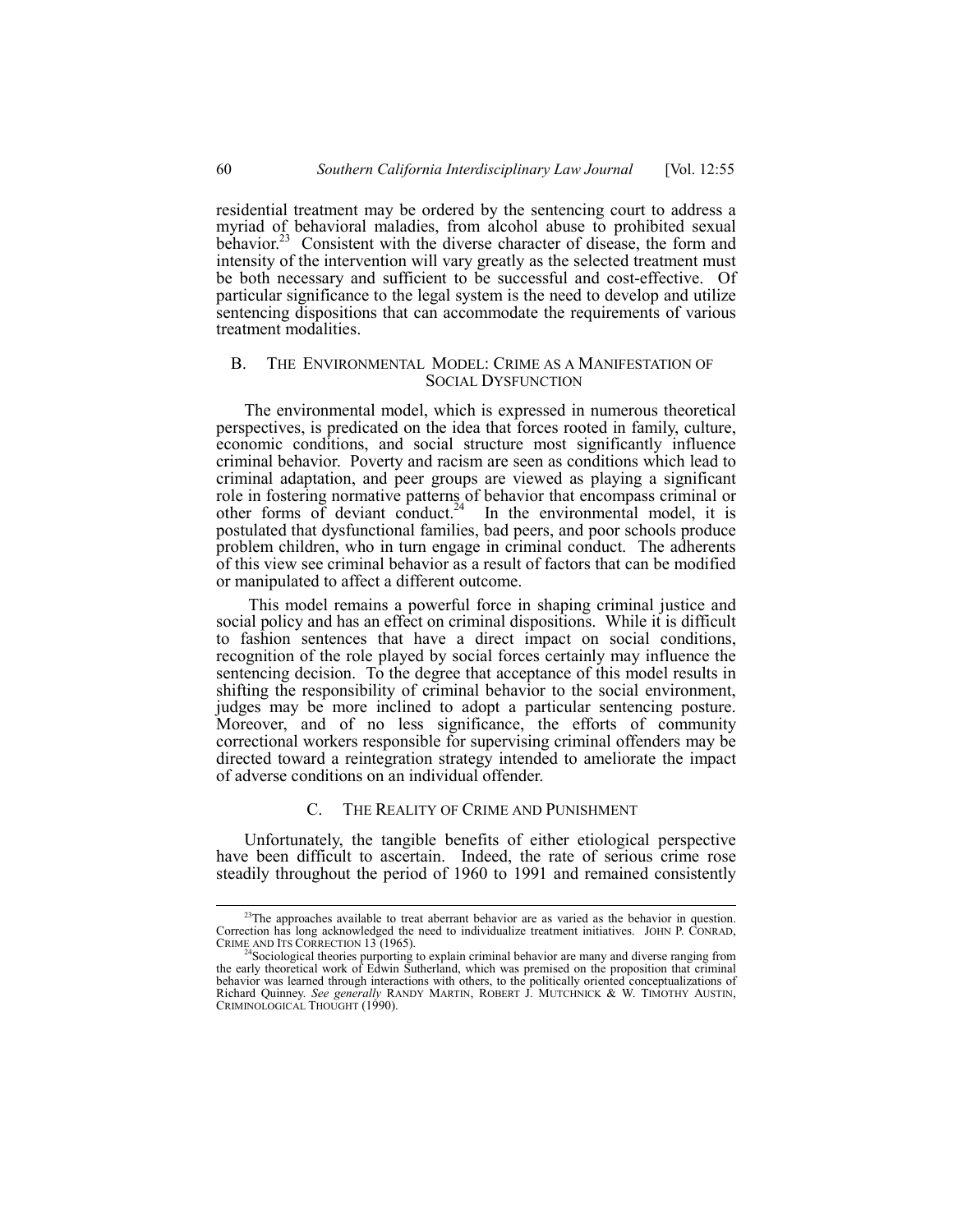high, notwithstanding the plethora of rehabilitation strategies initiated during that period, especially during the  $1960s$  and  $1970s$ <sup>25</sup>. The lack of measurable success associated with the emphasis on rehabilitation led quite predictably to the return of a more punitive and protective orientation.<sup>26</sup> This was not necessarily because of a rejection of the fundamental assumptions underlying the goal of rehabilitation, but rather because of the inability of the proponents to deliver practical results, stem the fear of crime and garner popular and political support.<sup>27</sup> Moreover, general deterrence theory, which emphasized the just distribution of legal sanctions, was a much more comfortable fit for a culture, including social scientists, not at all comfortable with deterministic thinking.<sup>26</sup>

Beginning in 1986, capital outlays for the construction of new correctional institutions jumped drastically (56%) and have remained at historically high levels.<sup>29</sup> New construction attempted to keep pace with higher incarceration rates that saw institutional correctional populations rising to 1.8 million in 1999—more than double the population of  $1985$ <sup>30</sup> Overall expenditures for correctional institutions increased from approximately four billion dollars in 1980 to more than twenty-five billion  $d$ ollars in 1996.<sup>31</sup> As indicated by the concomitant significant increased rates of incarceration of both white and black males, 87% and 92% respectively, and a doubling of female incarceration rates, these developments were disproportionate to expectations based on projected population increases.<sup>32</sup> Significantly, crime rates have steadily declined since  $1991<sup>33</sup>$  While the role played by the adoption of a more punitive and protective approach including more stringent law enforcement is not entirely clear, there can be little doubt that it has had some impact.<sup>34</sup> While

<sup>&</sup>lt;sup>25</sup>See generally, BUREAU OF JUSTICE STATISTICS, U.S. DEP'T. OF JUSTICE, SOURCEBOOK OF CRIMINAL JUSTICE STATISTICS 266 tbl.3.120 (Ann L. Pastore & Kathleen Maguire eds. 1999.

<sup>&</sup>lt;sup>26</sup>See generally WALKER, supra note 12, at 201–05.<br><sup>27</sup>One cannot discount the importance of public perceptions concerning the threat of crime and the role fear plays in the development of public policy. Even with dramatically declining crime rates it is unlikely that there has been much change in the way in which most people view their relative safety. *See generally* James Brooks, *The Fear of Crime in the United States*, 20 Crime and Delinquency 241 (1974) (fear of crime as a social problem). *See also* RICHARD HARRIS, THE FEAR OF CRIME 17-18 (1969) (describing how the fear of crime during the decade of the sixties led to the development of a national crime strategy manifested in the Omnibus Crime Control and Safe Streets Act of 1968 which *inter alia* provided for broader police powers). *See also* DOUGLAS LIPTON, ROBERT MARTINSON, & JUDITH WILKS, THE EFFECTIVENESS OF CORRECTIONAL TREATMENT (1975) (concluding that there is

very little evidence that rehabilitative programs have much positive impact on criminal behavior).<br><sup>28</sup>*See generally* Michael R. Gottfredson, *The Social Scientist and Rehabilitative Crime Policy*, 20<br>Criminal behavior).

 $^{29}$ BUREAU OF JUSTICE STATISTICS, U.S. DEP<sup>7</sup>T. OF JUSTICE, TRENDS IN JUSTICE EXPENDITURE AND EMPLOYMENT NCJ 178277, at www.ojp.usdoj.gov/bjs/eande.htm.

<sup>&</sup>lt;sup>30</sup>Id.<br><sup>31</sup>Id.<br><sup>32</sup>BUREAU OF JUSTICE STATISTICS, *supra* note 25, at 497 tbl.6.20.<br><sup>32</sup>BUREAU OF JUSTICE STATISTICE, UNIFORM CRIME REPORTS: CRIME IN THE UNITED STATES<br>2000, at 6 (2000).

<sup>&</sup>lt;sup>4</sup>Notwithstanding the continuing debate about the precise reasons for the dramatic decreases in crime, one cannot argue with the obvious impact on crime rates of the incarceration of more than two million persons, as predicted to occur by late 2001 by the Department of Justice. Allen J. Beck, U.S. Depít of Justice, *Prison & Jail Inmates at Midyear 1999*, BUREAU OF JUSTICE STATISTICS BULLETIN NCJ 181643, Apr. 2000, at 2. *See generally* Jan Chaiken, *Crunching Numbers: Crime & Incarceration*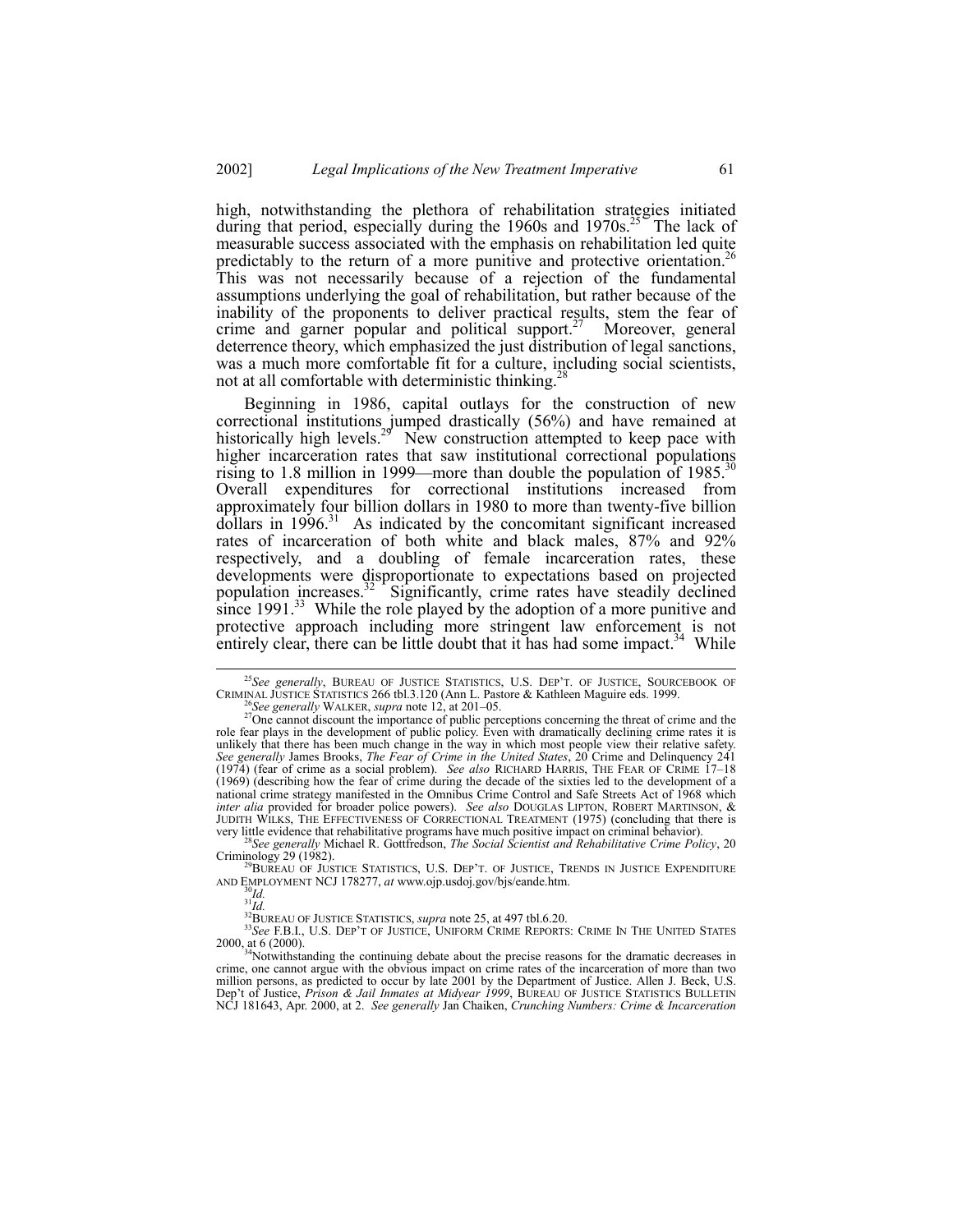it cannot be seriously suggested that pursuit of the rehabilitation objective has accounted for the diminution in crime, it is premature and shortsighted to pronounce the rehabilitative ideal as dead, and it is equally dangerous to ignore the prospect of successful treatment initiatives and the concomitant implications for criminal justice.

## III. EMBRACING A NEW TREATMENT IMPERATIVE

In recent years there has been strong evidence that the treatment approach is mounting a return to its former position at the top of the dispositional hierarchy.<sup>35</sup> Indeed, its appeal has led to much discussion of the advantages of developing a "therapeutic jurisprudence," where the focus is on curing the problems underlying crime.<sup>36</sup>

Understanding what has been meant by the term "treatment" has not been an easy task. In Random House's College Dictionary, it is defined as "the systematic effort to cure illness and relieve symptoms, as with medicines, surgery, etc. $337$  Unfortunately, when the term is used in the context of behavioral change, it is often used somewhat cavalierly, as occurs quite frequently in courtrooms throughout the country. "Your honor, if only my client could get some treatment," is a common refrain from defense attorneys. "My daughter is really a good person, your honor, but the drugs got her and she needs treatment not jail. She is sick, not a criminal," is a commonly expressed sentiment of parents utterly dismayed at the behavior of their children. Prior to the pronouncement of sentence, offenders often express sentiments similar to the following:

Dear Judge, I will be appearing before you next week for sentencing. I am very sorry for wasting the court's time. I accept responsibility for my crimes. Since being in jail I have come to realize that I have the disease of drug addiction. I don't say this as an excuse but to help you understand something about me. I need help and I am willing to do anything to get it. Please, your honor, get me the treatment that I need.

 In each instance there is an expression of the belief that the criminal is in the grip of an illness for which there is a remedy that simply needs to be delivered by the community. It is a very attractive notion that pulls at both our compassion and our overwhelming desire to achieve practical results.

l

*at the End of the Millennium*, CORRECTIONS FORUM (May/June 2000) (discussing the various factors which possibly contribute to diminishing crime rates for property crime, rape and violence among

inmates).<br><sup>35</sup>The term treatment is used in a very broad sense. It encompasses any strategy calculated to<br>effectively change behavior in a way that reduces the propensity toward criminal conduct. It connotes effectively change behavior in a way that reduces the propensity toward criminal conduct. It connotes everything from counseling to behavior management to drug therapy, literally anything for which there is an assertion of likely success. It may well include attempts by the court which are anything but concerted and which are overtly punitive, including intermittent incarceration or threats of the same and house arrest and electronic monitoring. Such strategies are often a part of what might be considered more sophisticated treatment programs such as drug court with its emphasis on counseling. 36Peggy Fulton Hora, William G. Schma & John T.A. Rosenthal, *Therapeutic Jurisprudence and*

*the Drug Treatment Court Movement: Revolutionizing the Criminal Justice Systemís Response to Drug Abuse and Crime in America*, 74 NOTRE DAME L. REV. 439, 462–68 (1999).<br><sup>37</sup>RANDOM HOUSE COLLEGE DICTIONARY 1400 (rev. ed. 1979).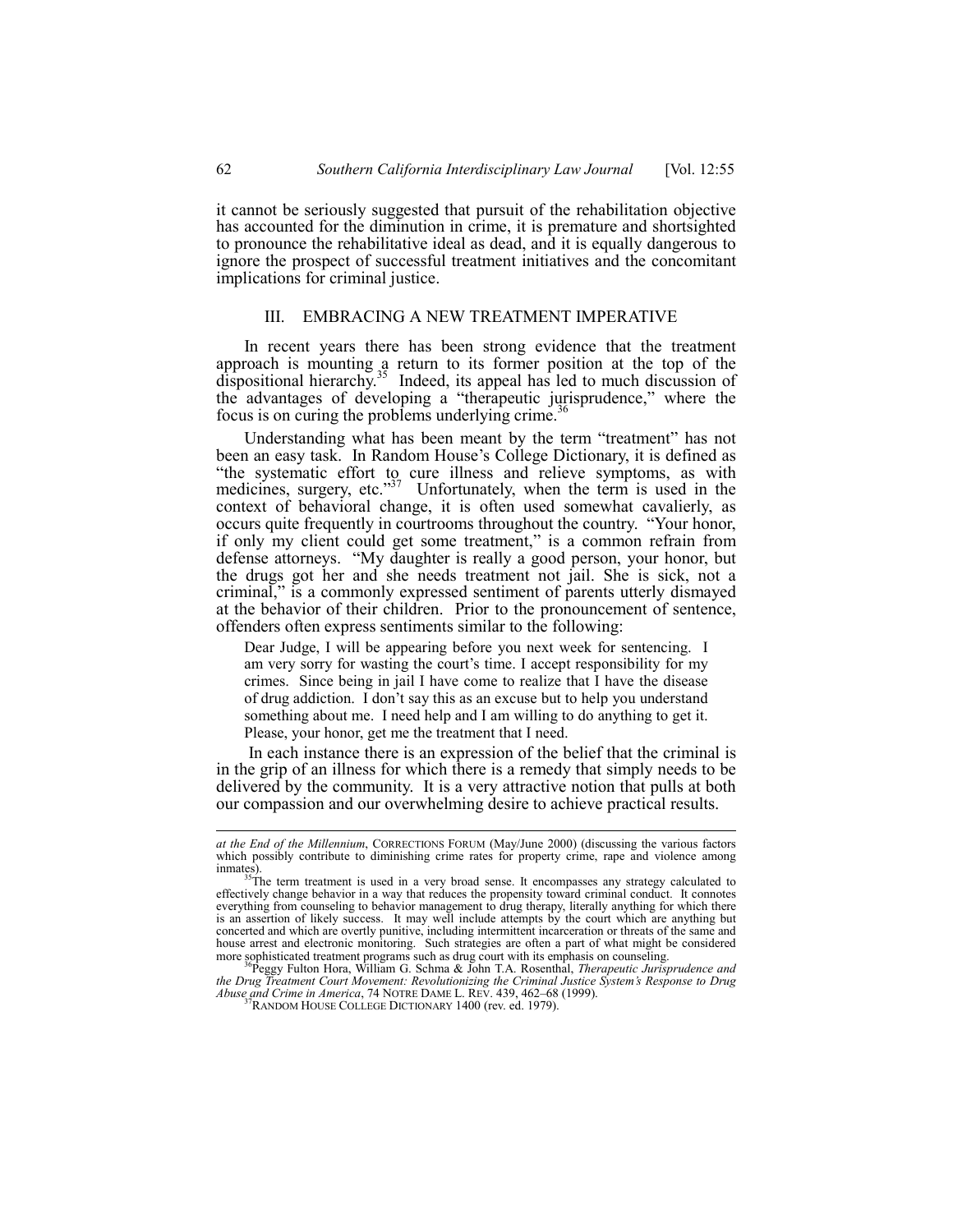## A. THE THERAPEUTIC JUSTICE MOVEMENT

The drug court initiative provides significant evidence of the intellectual, emotional, and economic appeal of successful treatment initiatives. The number of drug courts has skyrocketed and a large bureaucracy has emerged to support their development.<sup>38</sup> Currently, in the United States, there are more than one thousand drug courts either operating or in various stages of development.39 The Federal Drug Courts Program Office has disseminated more than fifty million dollars in congressionally authorized funds. $40$  Even though cost-effectiveness is difficult to ascertain and their impact on recidivism beyond the program period is uncertain, drug courts are certainly nudging aside the punitive/protective approach to addiction-related crime.

Drug courts have spurred the development of other behavior-specific adjudicatory programs as well. Mental Health courts now exist in a number of jurisdictions to assure an efficacious treatment response to the seriously mentally ill offender.<sup>41</sup> Like drug courts, mental health courts embrace principles of therapeutic jurisprudence and attempt to assure that mentally-ill persons who have committed crimes are responded to in such a way that the detrimental effects of the legal system are minimized and maximum therapeutic consequences are realized.<sup>42</sup> The concept has also been extended to cases involving domestic abuse where the court attempts to protect the victim while promoting, through treatment and accountability measures, the diminution of abusive conduct on the part of the perpetrator.<sup>43</sup>

These approaches to specific types of criminal offenders have emerged as a response to the belief that treatment rather than traditional punishment is a more efficacious and cost-effective alternative.<sup>44</sup> Frustration with seemingly ineffective correctional responses, in particular what appear to be high incidents of recidivist behavior among addicted offenders, has provided strong motivation to view treatment as a necessary tool in the

 <sup>38</sup>*See* THE NATIONAL DRUG COURT INSTITUTE, DUI/DRUG COURTS: DEFINING A NATIONAL STRATEGY, Monograph Series 1 (1999).<br><sup>39</sup>STEPHEN BELENKO, *THE NAT'L CTR. ON ADDICTION AND SUBSTANCE ABUSE AT COLUMBIA* 

UNIV., RESEARCH ON DRUG COURTS: A CRITICAL REVIEW 2001 UPDATE 5 (2001), *available at* http://www.casacolumbia.org/usr\_doc/researchondrugA.pdf.<br><sup>41</sup>*See* Leroy L. Kondo, *Therapeutic Jurisprudence: Issues, Analysis, and Applications: Advocacy* 

*of the Establishment of Mental Health Specialty Courts in the Provision of Therapeutic Justice for Mentally Ill Offenders*, 24 SEATTLE U. L. REV. 373, 403 (2000). *See also* John Petrila, Norman G. Poythress, Annette McGaha & Roger A. Boothroyd, *Preliminary Observations from an Evaluation of the Broward County Mental Health Court*, 37 CT. REV. 14, 19–20 (2001) (noting that, while similar to drug courts, there are significant differences in the therapeutic approach embraced by mental health courts).<br><sup>42</sup>*See* Kondo, *supra* note 41, at 393.<br><sup>43</sup>Randal B. Fritzler & Leonore M.J. Simon, *Creating a Domestic Violence Court: Combat in the* 

*Trenches*, 37 CT. REV. 28, 28 (2000). *See generally*, Randal B. Fritzler & Leonore M.J. Simon, *The Development of a Specialized Domestic Violence Court in Vancouver, Washington*, 69 UMKC L. REV. 139 (2000) [hereinafter *Development of a Specialized Domestic Violence Court*]. 44Kondo, *supra* note 41; Fritzler & Simon, *Development of a Specialized Domestic Violence*

*Court*, *supra* note 43.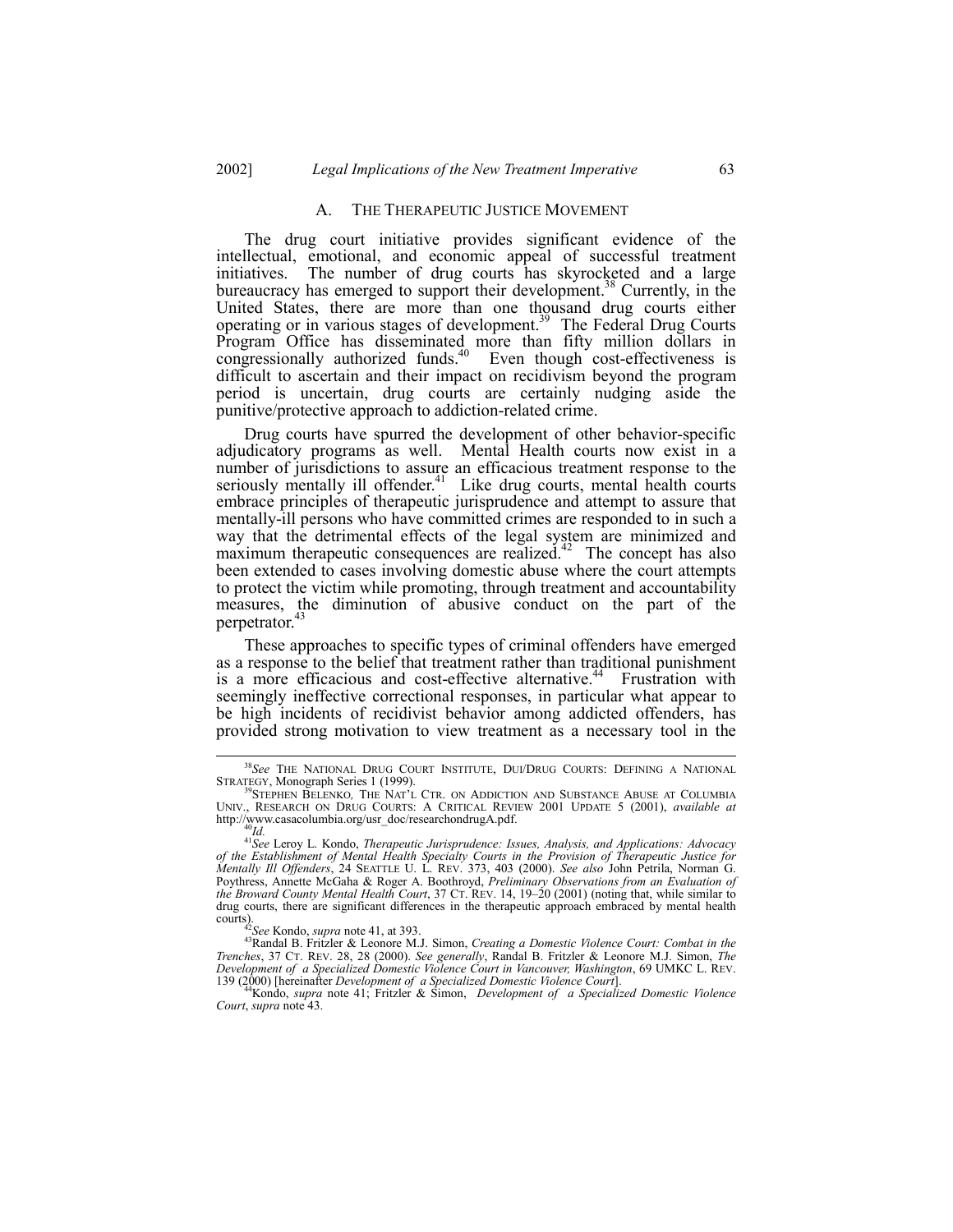crime fighting arsenal. The results have been mixed but sufficiently positive to sustain the effort.<sup>45</sup>

# IV. BIOLOGY, BEHAVIORISM AND MEDICINE: THE TREATMENT FRONTIER

Perhaps most significant is the widely held view that while we, for what are largely practical reasons, regard people as responsible for their conduct, we no longer enthusiastically embrace the notion that behavior, including criminal behavior, is merely the product of the exercise of free will.<sup>46</sup> Science has given us enough reason to accept the proposition that behavior is strongly influenced, if not controlled by, both biological and environmental forces sufficiently powerful and complex, such that changing the propensity to engage in certain forms of criminal behavior will remain extraordinarily difficult. However, the criminal justice system has been very interested in the development of a technology of human behavior for a very long time.<sup>47</sup> For example, in the early 1970s, authorities at the Iowa Security Medical Facility adopted a behavior modification program utilizing "aversive" therapy involving the injection of a vomit inducing drug to curb unacceptable behavior. Although its effectiveness was not established and its methods controversial, the United States Court of Appeals for the Eighth Circuit, following a legal challenge, allowed it to continue in certain instances.<sup>48</sup> Likewise, in *Clonce v. Richardson,* the court reviewed a prison program that utilized a "contingency management" strategy to effectuate behavioral compliance by

<sup>47</sup>See generally Behavior Modification in Prisons: A Symposium, 13 AM. CRIM. L. Rev. 1 (1975). <sup>48</sup>Knecht v. Gillman, 488 F.2d 1136, 1140 (8th Cir. 1973).

<sup>&</sup>lt;sup>45</sup>The completion rate of drug court participants has most recently been reported to be approximately 47%. The rate of further drug use is highly variable among participants ranging from 18–71%. Re-arrest rates both in-program and post-programs are reported to be generally lower with significant differences among programs. Although meaningful cost-effectiveness comparisons are difficult to make and require in part long-term data, it does appear that costs are lower than more traditional correctional alternatives. BELENKO*, supra* note 39, at 1. Stephen Belenko, *Research on*

Drug Courts: A Critical Review 1999 Update, 2 NAT'L DRUG CT. INST. REV. 1 (2000).<br><sup>46</sup>This is an issue that has been debated in the law for some time. In *Robinson v. California*, a divided United States Supreme Court deci divided United States Supreme Court decided that narcotic addiction is a disease and that punishing sick<br>people for being sick violates the Eighth Amendment. 370 U.S. 660, 660 (1962). Compare, however, the Court's conclusion in *Powell v. Texas* where, with four justices dissenting, the Court came to a different conclusion concerning alcoholism. 392 U. S. 514 (1968). Of particular significance in *Powell* was the majority's position that, "we are unable to conclude, on the state of this record or on the current state of medical knowledge, that chronic alcoholics in general, and Leroy Powell in particular, suffer from such an irresistible compulsion to drink and to get drunk in public that they are utterly unable to control their performance of either or both of these acts and thus cannot be deterred at all from public intoxication.î *Id.* at 535. It was apparent that the court was avoiding a determination that there existed some constitutional standard for the common law doctrine of mens rea. *See id*. In light of the *Robinson* decision and the Court's use of qualifying language such as "the current state of medical knowledge," it is apparent that there was considerable ambivalence about punishing people for conduct that they may not be able to control. *See* United States v. Moore, 486 F. 2d. 1139, 1240–41 (D.C. Cir. 1973); Easter v. District of Columbia, 361 F.2d 50 (D.C. Cir. 1966) (the court deciding on non-constitutional grounds that a chronic alcoholic cannot be held criminally responsible for public intoxication). These decisions all beg the question as to whether criminal liability for crimes collateral but related to addiction is permissible or desirable i.e. theft resulting form the compulsion for addictive drugs. *See also* AM. PSYCHIATRIC ASSOC., DIAGNOSTIC AND STATISTICAL MANUAL OF MENTAL DISORDERS 212 (4th ed. 2000), classifying alcohol-relate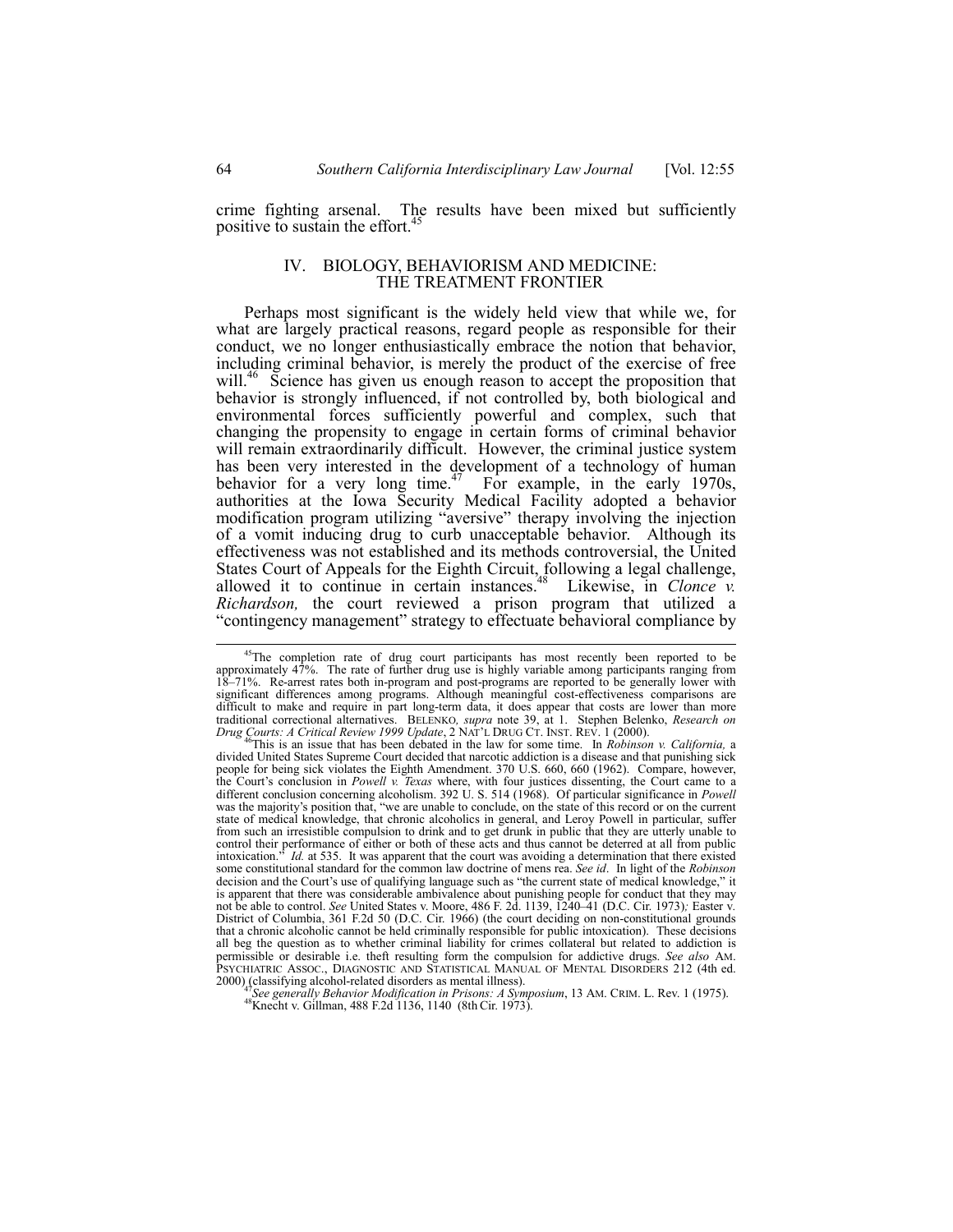systematically manipulating environmental consequences resulting in the deprivation of certain basic inmate amenities. $49$  Although the court indicated that this approach required at least minimal procedural safeguards, it was not entirely prohibited. The success of correctional programs incorporating "token economies" has been widely reported and such initiatives are commonly utilized in a variety of programs for juvenile offenders.<sup>50</sup>

Recent developments in the mental health field and in the area of drug development have reinforced the notion that aberrant behavior can be effectively modified through the use of medication. The emergence of the Prozac class of drugs has heightened expectations for the successful pharmacological treatment of a greater array of behavioral or emotional anomalies. $5\text{F}$  The relative success of more patient-friendly drugs such as Clozaril (clozapine)<sup>52</sup> for Schizophrenia, as well as the established efficacy of older medications such as Lithium Carbonate for Bi-polar illness, naturally raises questions about the biological etiology of behavior generally. The positive effects of such medications on a wide variety of individuals who have exhibited behavior sufficiently maladaptive to bring them before the court are well known to trial judges.<sup>53</sup> It is reasonable to postulate the potential for the more general application of pharmacological agents to other forms of behavior that may underlie criminal conduct, including everything from drug abuse to anger management. As psychiatrist and author Peter Kramer noted, concerning the effect of Prozac, these agents may go well beyond their intended use and foster fundamental changes in personality.<sup>5</sup>

There is now significant evidence of a relationship between biological or physiological factors and behavior. For a long time, the role of biology in the development of behavior has been debated. The nature versus nurture issue was a common source of academic discussion that took on significance as learning theory developed within an empirically-based conceptual framework, bringing with it an applied science that had demonstrable practical benefit.<sup>55</sup> Recently, there has been much public discourse on the subject as well.<sup>56</sup> Since John Watson, and later B.F.

<sup>54</sup>KRAMER, *supra* note 51.<br><sup>55</sup>See generally B.F. SKINNER, SCIENCE AND HUMAN BEHAVIOR (1953); BANDURA, *supra* note 21.<br><sup>56</sup>Wray Herbert, *How the Nature vs. Nurture Debate Shapes Public Policy—And Our View of Ourselves*, U.S. NEWS & WORLD REPORT, Apr. 21, 1997, at 72-81. *See also* David Brown, *Between* 

<sup>&</sup>lt;sup>49</sup>Clonce v. Richardson, 379 F. Supp. 338, 348–52 (W.D. Mo. 1974). *See also* Wyatt v. Stickney, 344 F. Supp. 373 (1972). <sup>50</sup>*See generally* H. COHEN & J. FILIPCZAK, A NEW LEARNING ENVIRONMENT (1972) (reporting on

the results of research conducted at the National Training School for Boys concerning the utilization of contingency management in a token economy as a means to improve educational performance among chronically under-performing delinquents). chronically under-performing delinquents).<br><sup>51</sup>*See generally* PETER D. KRAMER, LISTENING TO PROZAC (1993).<br><sup>52</sup>National Institute of Mental Health, *Schizophrenia: How Is It Treated?*, *at* 

http://www.nimh.nih.gov/publicat/schizoph.cfm#3schiz3.htm (last visited Jan. 18, 2002).<br><sup>53</sup>Anecdotally, I have frequently noted the often dramatic improvement of defendants once placed

on psychotropic drugs. It is not at all uncommon to observe almost completely dysfunctional defendants regain their ability to rationally interact with their attorneys and the court the days following the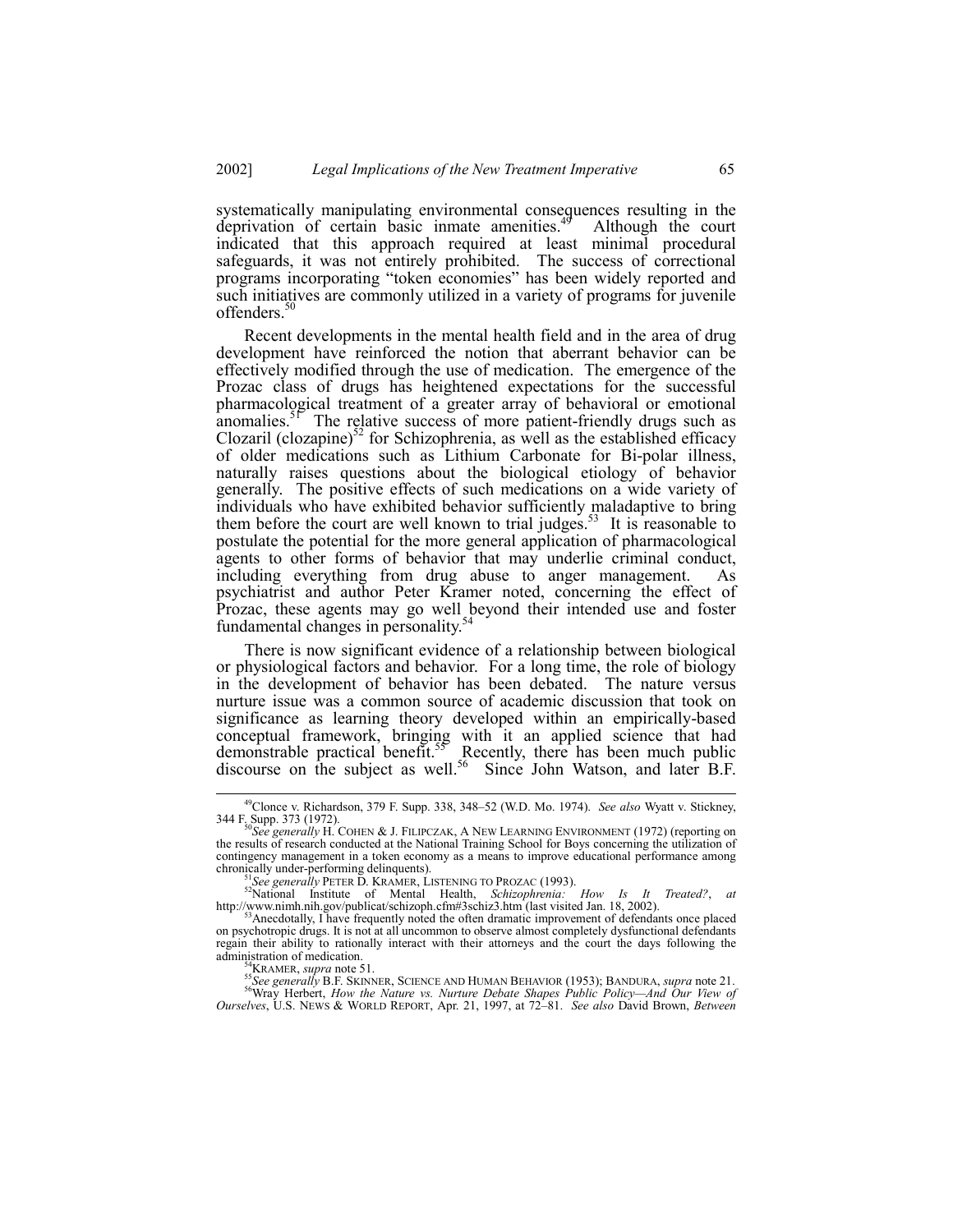Skinner, argued that it was the human organism's interaction with the environment that resulted in the development of idiosyncratic behavior, much has happened to further the view that understanding biology and physiology is indispensable to discovering the etiology of human behavior. This has been a particularly compelling notion within the fields of criminology and criminal justice, where theories ranging from defective chromosomal arrangements to the role of diet have been advanced as explanations of behavioral anomalies.<sup>57</sup> For example, evidence has been reported regarding the relationship between deficient diet, aggression, mood, and hyperactivity, all of which have been implicated in criminal behavior.<sup>58</sup> Recently, much attention has been drawn to the possible relationship of the neurotransmitter serotonin and aggression.<sup>59</sup> Moreover, there is a strongly held belief among some researchers that damage to the brain or brain dysfunction account for at least some criminal behavior, particularly among chronic violent offenders.<sup>60</sup> This view is probably expressed most convincingly with regard to drug and alcohol addiction, which has been directly attributed to brain anomalies.<sup>61</sup> Moreover, as widely reported in the popular press, there is considerable interest in the role genes play in behavior, with this new frontier of genetic research only beginning to yield information challenging conventional notions concerning the relationship of biology and criminal conduct.

Of particular interest are developments concerning the treatment of sex offenders, particularly, but by no means exclusively, pedophiles. In California, treatment of certain child sex offenders with the testosterone-

http://www.autismtv.com/crimetimes/98b/w98bp1.htm. S*ee also Low Serotonin,* A*ggression Once Again Linked,* CRIMES TIMES 6–4, at 1 (2000), *at* http://www.autismtv.com/crimetimes/00d/w00dp2.<br>htm.

<sup>60</sup>See Malcolm Gladwell, *Damaged*, THE NEW YORKER, Feb. 24, 1997, at 135–38. <sup>61</sup>See Leshner, *supra* note 19, at 3–6. <sup>*i*The addicted brain is distinctly different from the</sup> nonaddicted brain, as manifested by changes in brain metabolic activity, receptor availability, gene

expression, and responsiveness to environmental cues." *Id.* at 4.<br><sup>62</sup>Cecilee Price-Hush, Comment: *Born to Kill? "Aggression Genes" and Their Potential Impact on*<br>*Sentencing and the Criminal Justice System, 50 SMU L. Re* an excellent catalogue of the major implications of the progress in genetic research for explaining criminal behavior. She notes current thinking and research concerning the behavioral predispositions that may be affected by genetic endowment including the tendency toward aggression. *See id.* at 608– 12. *See also* Joseph McInerney, *Genes and Behavior*, 83 JUDICATURE 112 (1999). Most recently, researchers have demonstrated the relationship between variation in the genecoding of a neurotransmitter (monoamine oxidase A) and the propensity of maltreated children to subsequently engage in anti-social behavior. Avshalom Caspi, Joseph McClay, Terrie E. Moffitt, Jonathan Mill, Judy Martin, Ian W. Craig, Alan Taylor, & Richie Poulton, *Role of Genotype in the Cycle of Violence in Maltreated Children*, 297 SCIENCE 851 (2002).

l

*Madness and Badness*, WASH. POST, Mar. 1, 1998, at C01; Sharon Begley, *Is Everyone Crazy?*,

NEWSWEEK, Jan. 26, 1998, at 50ñ55. <sup>57</sup>*See* RICHARD NYGAARD, SENTENCING: AS I SEE IT 270 (2000) (presenting a thoughtful discussion and commentary on the complexities of sentencing and the attractiveness of scientific solutions to the crime problem). solutions to the crime problem).<br><sup>58</sup>*New Studies Show Strong Links Between Diet, Behavior*, CRIME TIMES 4–1, at 1 (1998), *at* 

http://www.autismtv.com/crimetimes/98a/w98ap2.htm. It has been reported that the introduction of dietary supplements reduced the incidence of antisocial behavior among prisoners. C. Bernard Gesch, Sean M. Hammond, Sarah E. Hampson, Anita Eves & Martin J. Crowder, *Influence of Supplementary Vitamins, Minerals and Essential Fatty Acids on the Antisocial Behaviour of Young Prisoners*, 181 BRIT. J. OF PSYCHIATRY 22 (2002).<br><sup>59</sup>Large-Scale Study Links Serotonin Levels and Aggression, CRIME TIMES 4–2 (1998), at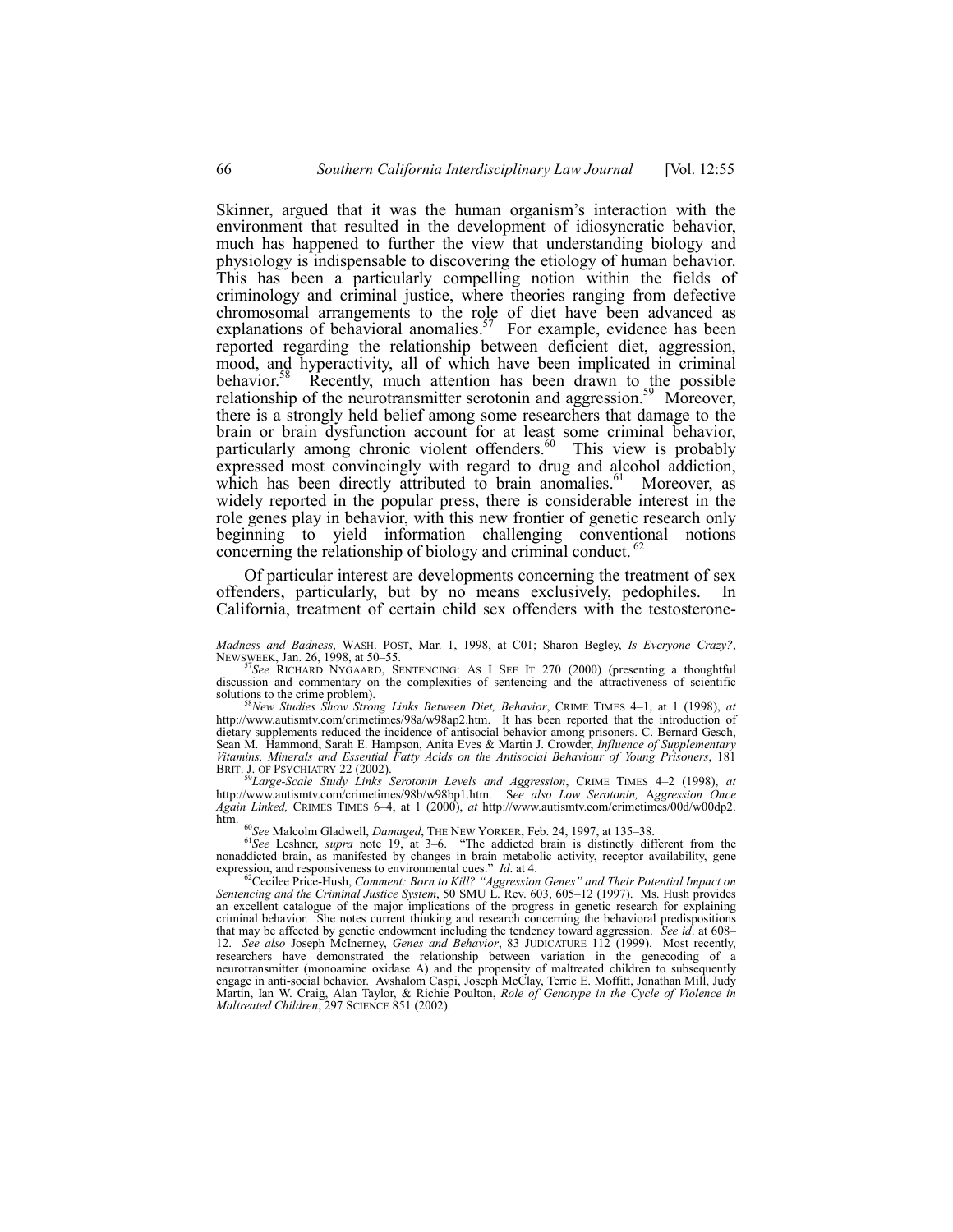reducing drug Depo-Provera is required upon parole. $^{63}$  Testosterone is a known contributor to the male sex drive and the use of Depo-Provera has been shown to be very effective in curbing recidivist acts of pedophilia.<sup>64</sup> The precise mechanism by which aberrant sexual behavior, including the attraction to children, is triggered is unknown, but, as Kathryn Smith notes, the etiology of pedophilia is complex and unlikely a purely biological phenomenon.<sup>65</sup> What is significant, however, is the effectiveness of a biological agent in controlling the offensive behavior, strongly implying a biological component beyond the will of a perpetrator.<sup>6</sup>

The strong attraction for solutions to the lingering problem of crime has, more than any other factor, compelled us to develop a pragmatic, or as it is often expressed in the legal literature, a "utilitarian" perspective when it comes to sentencing policy.<sup>67</sup> The notion that we can solve the crime The notion that we can solve the crime. problem if we only bring to bear sufficient resources and a rational perspective remains an attractive refrain that will continue to influence public policy. For example, Judge Richard Nygaard of the United States Court of Appeals for the Third Circuit recently noted:

[W]hat I believe and state with great confidence is that if we begin to show a measure of faith in the offenders who wish to correct their behavior, and who have been isolated from the incorrigible and indifferent, if we treat all facets of these persons, if we call upon all the allied sciences as potential contributors to treatment, if we place the onus upon the offenders to change, and if we expect change, we will begin to see some.<sup>68</sup>

That the treatment imperative is driven perhaps more by ambitious societal goals than the efficacy or progress of science is of secondary significance, at least in the short term, to its attractiveness as a dispositional platform.

## A. REALITY IN THE COURTROOM

One cannot ignore the compelling experience and intense interest of those who labor in the criminal justice system and their effect on how

 <sup>63</sup>Kathryn L. Smith, *Making Pedophiles Take Their Medicine: Californiaís Chemical Castration Law,* 17 BUFF. PUB. INT. L. J. 123, 145 (1998–1999). **64**<br><sup>64</sup>*Id.* at 142. *But see* In the Matter of R.B., 765 A.2d 396 (2000) (determining that a seventeen-

year old juvenile sex offender may not consent to treatment with Depo-Provera because the approach is still considered experimental and its efficacy on adolescents not sufficiently demonstrated through scientific studies).

<sup>&</sup>lt;sup>65</sup>Smith, *supra* note 63, at 133–39.<br><sup>66</sup>Certain sex offenders report a compulsive interest in children or in other forms of criminal behavior involving sexual overtones. *See id*. *See also* Jenine E. Elco, *Recent Decision*, 36 DUQ. L. REV.  $471$ ,  $471-78$  (1998) (describing the circumstances concerning the civil commitment of Leroy Hendricks, a long term pedophile). See generally Michael Ross, The Urge to Hurt, UTNE READER,<br>Jul.–Aug. 1997, at 43 (giving an autobiographical description of "sexual sadism").<br>See generally Jody L. Sundt, Is There Room fo

*Crime Control and Alternatives to Incarceration*, 23 S. ILL. L. J. 519 (1998) (commenting on the receptivity of citizens to the use of various correctional alternatives including a strong preference for the use of incarceration). 68NYGAARD, *supra* note 57, at 120.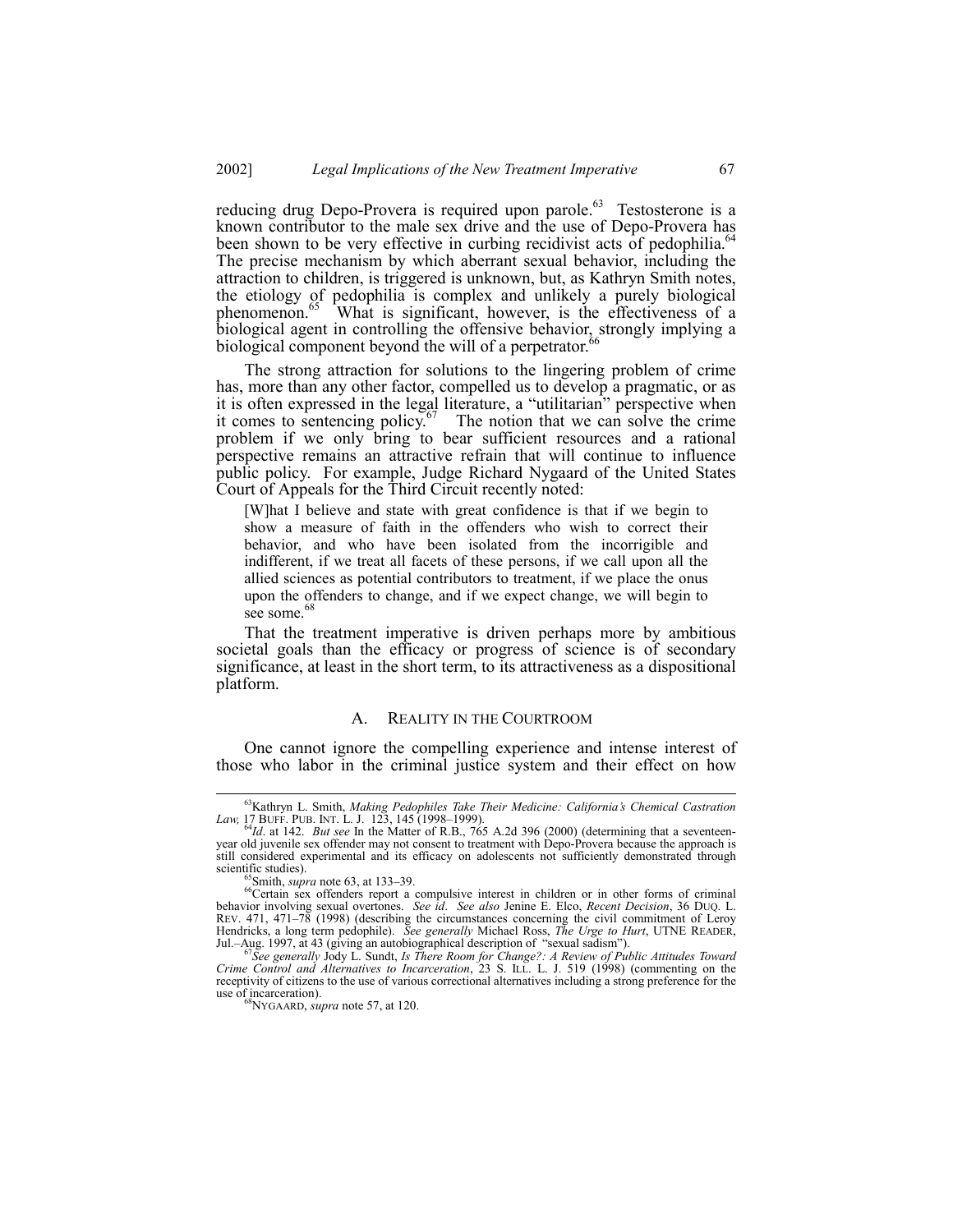criminal behavior is viewed. Judges, attorneys, and probation officers are witness to many individuals whose criminal conduct is quite simply inexplicable and to countless others whose behavior intuitively seems understandable. These personal interactions play a significant role in the development of attitudes concerning the nature of criminal behavior, which in turn, is communicated to a much wider audience and reinforced through judicial decision-making. In order to appreciate the impact of personal experience in the justice system on attitude formation, consider the following descriptions amalgamated from numerous actual case histories of offenders sentenced in my courtroom:

George: Convicted by plea of three counts of forgery and three counts of credit card fraud, George came from a family of eight children and three different fathers. He made it through the seventh grade and completed the Job Corps program, where he learned to be an auto mechanic. Born with multiple physical anomalies, including a deformed spine, he had a history of difficulty with social interaction and spent three years in juvenile institutions and group homes. His prior crimes included an attempted sexual assault as a juvenile, two adult convictions for drug possession, and a conviction for theft for which he was serving a probation sentence at the time of his current arrest.

Theresa: Currently before the court on a charge of aggravated assault for scalding her two month old child in a hotel sink, Theresa was adopted at birth and did not exhibit any problematic behavior until the age of eighteen. During her freshman year of college, she began to experience hallucinations. Just prior to spring recess, she was found wandering in an unsavory part of the city in only her underwear. Following a brief civil commitment, she was diagnosed with Schizophrenia and was prescribed medication that had serious side effects and which she only took intermittently. She has improved, but continues to suffer episodes of paranoia, with periodic use of crack compounding her problems. She was arrested numerous times for retail theft and was convicted once for prostitution.

Jango: Jango was back before the court on a probation revocation proceeding, having been caught with drug paraphernalia and testing positive for marijuana. He started using drugs when he was thirteen and had been addicted to heroin for at least ten years. He has been in and out of rehab a number of times, and at the time he was taken into custody, he was regularly attending a twelve-step program. He has served time in both adult and juvenile institutions for crimes ranging from Driving Under the Influence and Simple Assault to Motor Vehicle Theft and Delivery of a Controlled Substance.

Santo: Now facing a ten-year incarceration for involuntary manslaughter as a result of a drunk driving incident where his fifteen year old niece was killed, Santo had been convicted of Driving Under the Influence on three previous occasions. He has always maintained employment and supports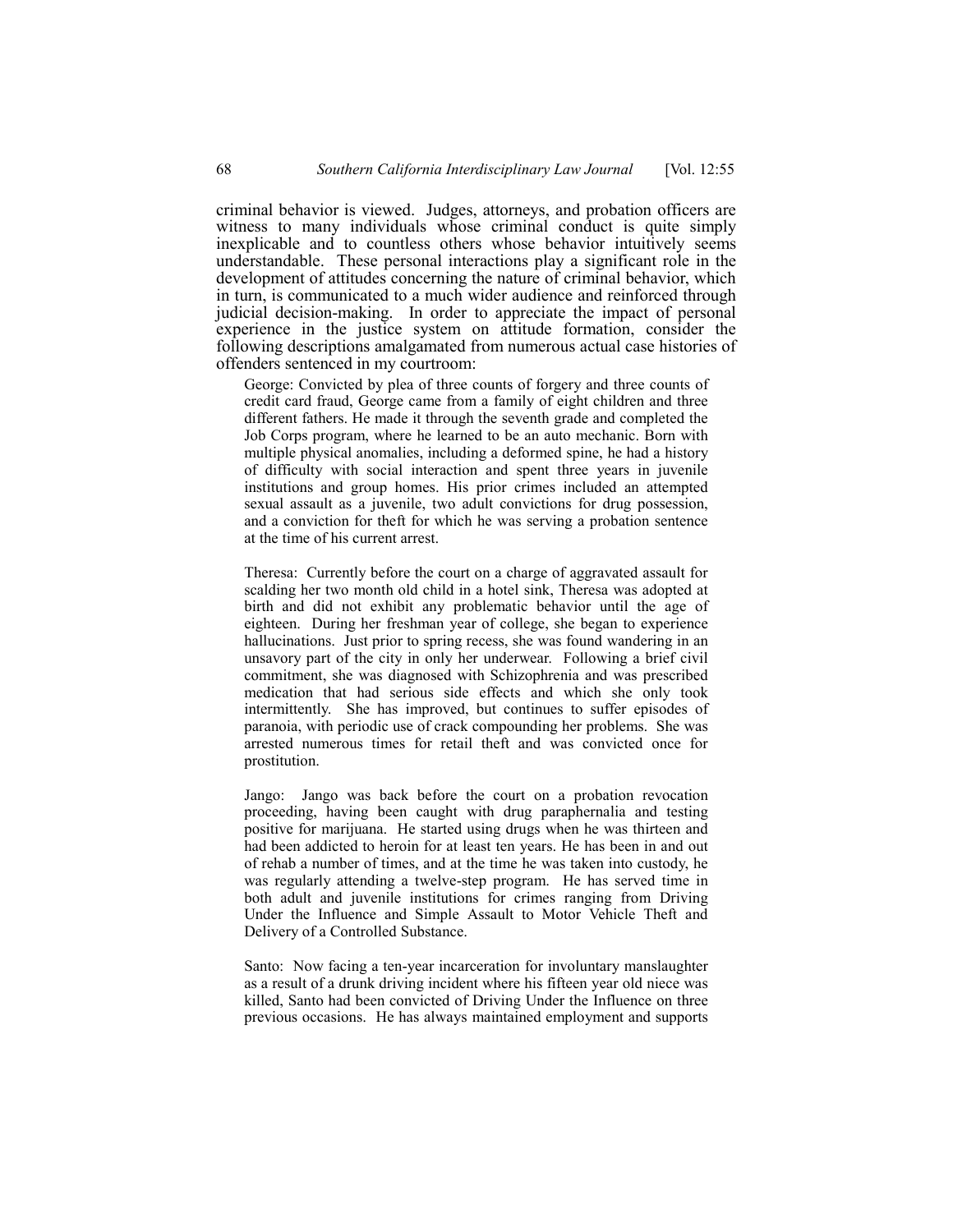three children. In the past, he completed two out-patient drug and alcohol counseling programs and maintained his sobriety for as long as six months. On the night of the incident, he had been drinking with a few friends while celebrating a birthday at a local tavern. On parole at the time, he was forbidden to drink or frequent bars.

Anthony: When Anthony was seven, his stepfather began to rape him and continued to do so until Anthony's mother casually mentioned to a friend that she suspected something was wrong because the child was bleeding a lot. He was arrested for setting fires when he was nine and placed in foster care for six months. Although his teachers found him to possess above average intelligence, he continued to get into trouble. At age twelve, he was caught trying to burn a neighbor's cat with an electric curling iron and was referred to counseling. Later, at age fourteen, he was adjudicated delinquent for the robbery and beating of a physically disabled youngster. Following his release from a secure juvenile facility, he was convicted in adult court of assaulting his girlfriend, the mother of his one-year old child, by pouring boiling water on her back.

Daryl: Daryl grew up in a middle class household, played little league baseball, and joined Boy Scouts. Always somewhat shy and a bit selfconscious about his reddish hair, he never really had a girlfriend until he dropped out of college. By age thirty-two, he had been convicted of indecent exposure four times. He now faces similar charges arising out of four incidents where he was caught driving in an affluent neighborhood literally with his pants down. In each incident, he stopped his car near a woman or girl, opened the door, and began to masturbate. He did not assault the women or use aggressive behavior, and was typically caught within a block of the incident. He was married, had three children, and held a good job in the construction industry. Three prior counseling experiences and two periods of incarceration in the local jail had little effect. His wife recently left him. In court he was extremely remorseful.

In selecting a sentence in each of these cases, it is likely that the judge will come to some conclusion as to why each person committed the crime. It is exceedingly probable that the criminal behavior of each will be attributed to some phenomenon other than the volitional desire to commit a crime—whether it be drug or alcohol use or addiction, mental illness, or simply character deficiencies associated with adverse personal or socioeconomic conditions. But the need to fashion a sentence that diminishes the likelihood that the undesirable behavior will occur in the future is more important than explaining why the crimes were committed in the first place.

Each of these individuals was presented to the court as someone other than the impersonal and stereotypical figure depicted in media descriptions of reported crime and perpetrators. As a result, when Jango comes into the courtroom, one is immediately drawn to his reticent demeanor, hunched posture, and frail appearance. When he addresses the court, his poor social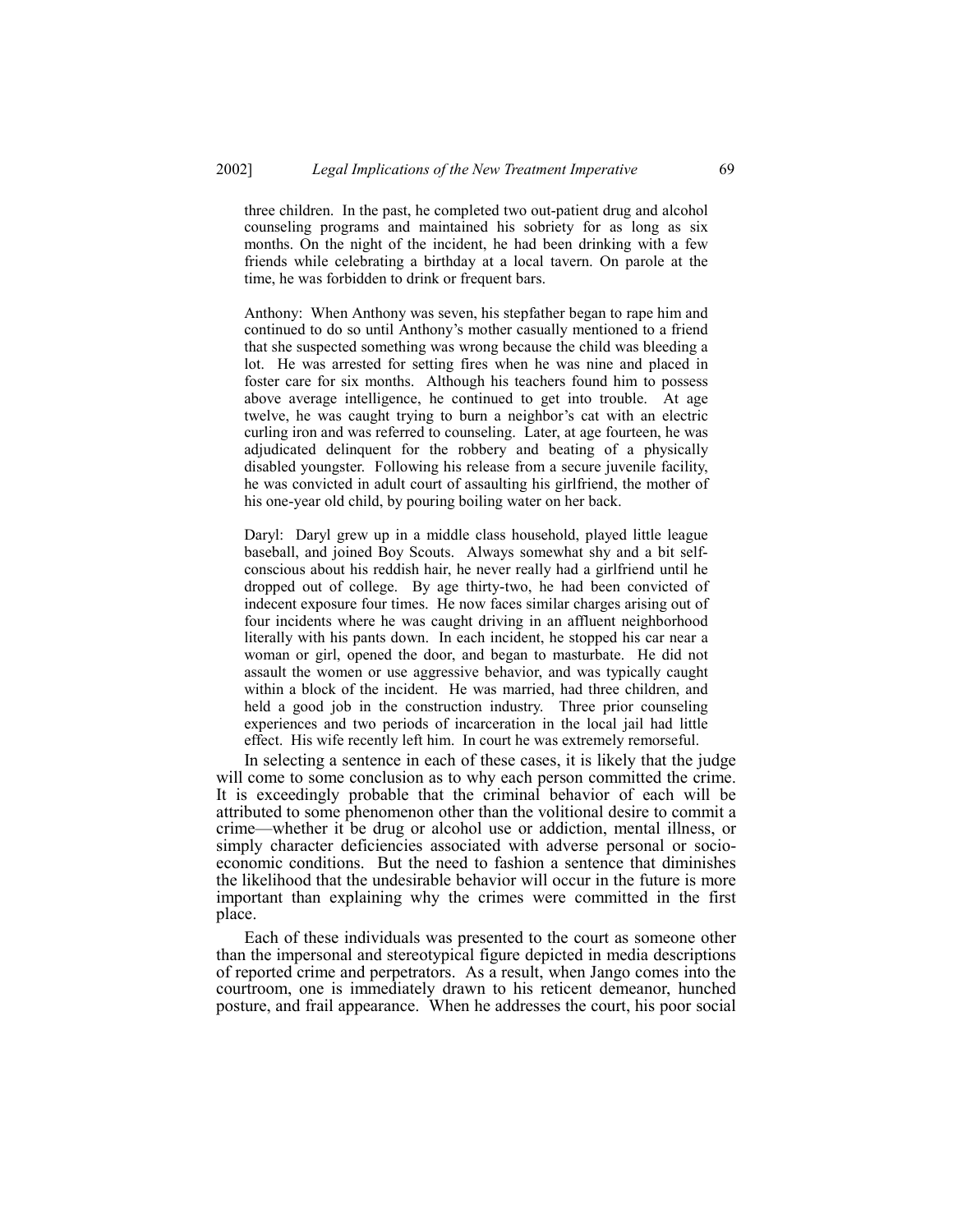skills and the debilitating consequences of a life of addiction become apparent. How about Anthony? His demeanor is more confident, his remorse is more exaggerated, and his experience with the system is easily recognizable. When he speaks, his command of the language belies his current predicament. With both Jango and Anthony, there will be a strong temptation to try to figure out what went wrong.

Did his stepfather's abusive conduct play any role in the development of Anthonyís remarkable insensitivity to the suffering of others? Perhaps Jangoís physical attraction for heroin was not willful. Intuitively, one might conclude that there were forces at work in their lives that they had limited control over and which profoundly affected the choices they made. Could anyone actually desire to have such a pathetic life? For Jango, it is apparent that the lure of drugs was more powerful than avoiding the misery of incarceration. Anthony, on the other hand, seemed to have no control over his violent impulses.

What about wandering Theresa? Was her decision to traverse the community in her underwear born of her free will? Is Schizophrenia merely a life-style choice from which she needs to be deterred? Does her schizophrenia have anything to do with the abhorrent treatment of her own child? Her repetitive thievery caused significant concern among the retail establishments in her small community, but incarceration seemingly has had little effect. Perhaps there is a biological explanation for the sudden change in her behavioral repertoire, as she seems to have less ability to control her conduct than most members of the community.

Although little can be said about Daryl, consider the more obvious questions. Why on earth would he repeatedly subject himself and his family to the humiliation resulting from his behavior? How did he ever develop a sexual affinity for exhibitionism? Why doesn't he stop, even when threatened with incarceration and social ostracism? Perhaps he simply wants to pursue an alternative and deviant lifestyle, or has decided to experiment with sexual fetishes. Is the remedy simply a matter of adopting a more conventional approach to sexual gratification?

The question of how to deal with these lawbreakers who have caused so much alarm and human suffering still remains. Aside from feelings of retribution or for that matter, compassion, it seems that preventing future transgressions and averting tragedy should be of paramount importance. The hope of effectively responding to Jango, Anthony, Daryl, and Theresa, in addition to George and Santo and all those who comprise the court's roster of inexplicable behavior, is a powerful incentive driving the treatment imperative.

The rehabilitative ideal is alive, if not necessarily well, and perhaps on the verge of re-emergence as the dominant sentencing objective and correctional strategy, born of the desire for workable solutions to a most tenacious social problem. After all, even with evidence of significantly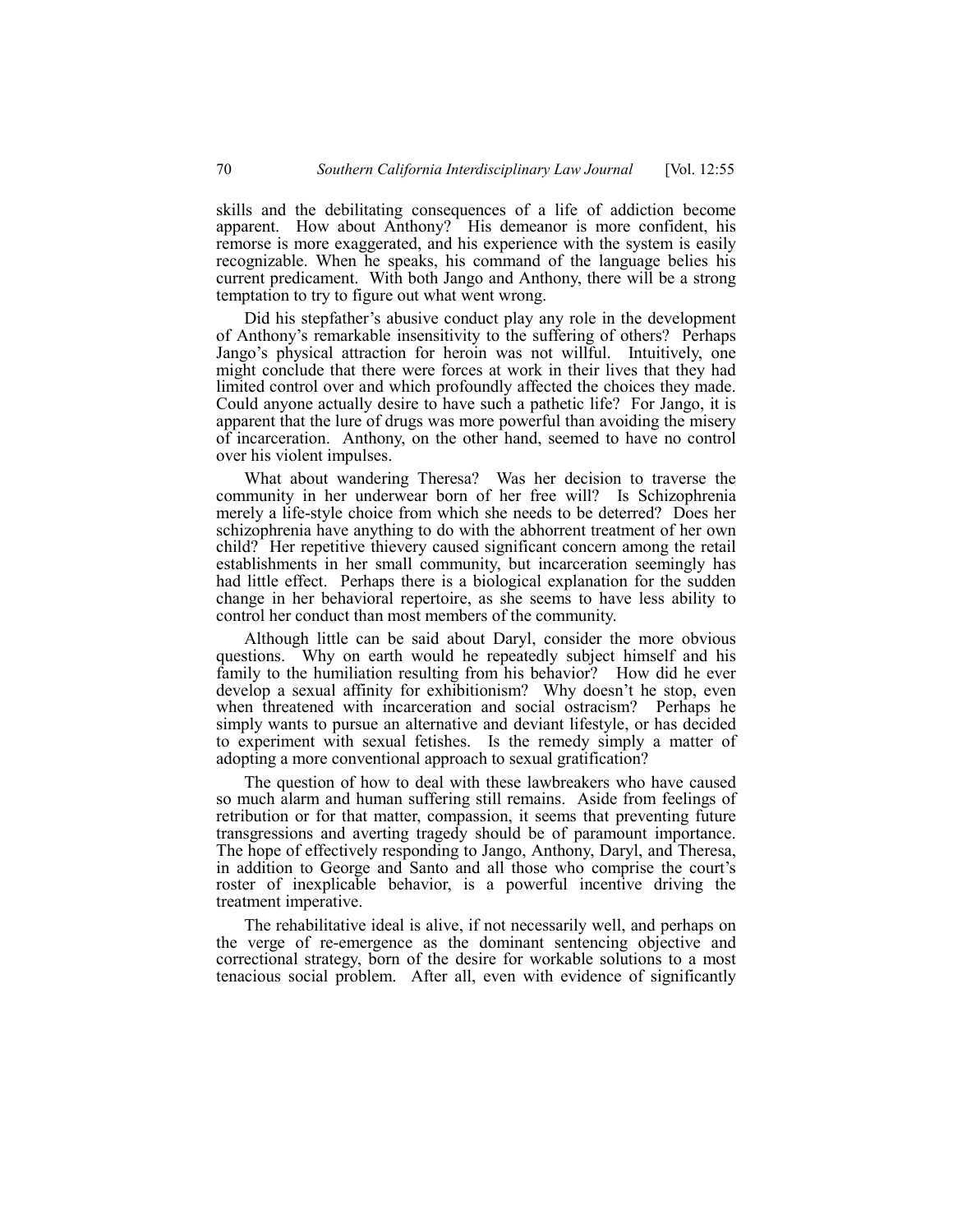diminished serious criminal activity, the rate of crime in America remains approximately 80% higher than that reported in 1965. $^{69}$  By the end of 2000 the number of incarcerated males had increased by 77% since 1990, and the annual cost of incarceration increased more than 600% between 1980 and 1997. $70$  It is likely that we will never be satisfied with an entirely punitive or protective approach, as it is expensive and often leads to perceptions of injustice.<sup>7</sup>

The more recent emphasis on incarceration and punishment may have begun to lose some of its appeal as crime rates significantly diminished, as the inherent limitations of the penal system became apparent, and as the availability of ostensibly new treatment alternatives emerged.<sup>72</sup> It does not matter that one etiological model is preferred to another so long as one accepts the notion that human behavior, and in particular criminal behavior, is caused by something that is susceptible to modification through various forms of planned intervention most often characterized as treatment. It is this assumption that challenges the conceptual foundation of the criminal law and compels a close examination of the public policy underlying sentencing.

## V. TREATMENT, RESPONSIBILITY, AND THE LAW

It seems to have become quite fashionable in recent years for those who work in the justice system, as well as those who are generally concerned about the state of human behavior, to focus on the need to hold people who violate laws "accountable" for their actions. It is routinely noted that a person must accept responsibility for his or her conduct so that progress toward change can be made. Oftentimes, repentant, or at least informed offenders, will preface their plea for leniency by noting that they have accepted responsibility for their crimes. Within the context of the criminal law, where responsibility is the cornerstone of culpability, this is a most desirable attribute.<sup>73</sup> It is also very attractive to a society that has

<sup>73</sup> The concept of responsibility in the criminal law is usually addressed in determining whether one engaged in a voluntary act while possessing the requisite mental state. *See, e.g.*, ROLLIN M.

<sup>&</sup>lt;sup>69</sup>U.S. DEP'T OF JUSTICE, *supra* note 29.<br><sup>70</sup> Allen J. Beck & Paige M. Harrison, U.S. Dep't of Justice, *Prisoners in 2000*, BUREAU OF JUSTICE STATISTICS BULLETIN NJC 188207, Aug. 2001, at 1; BUREAU OF JUSTICE STATISTICS, U.S. DEP'T OF JUSTICE, SOURCEBOOK OF CRIMINAL JUSTICE STATISTICS 1998, at 11–13 (Kathleen Maguire & Ann Pastore eds., 1999). & Ann Pastore eds., 1999).<br><sup>71</sup>Hora, *supra* note 36, at 456–62. Racial disparity in the application of drug laws has been a

concern. Boldt notes that the "war on drugs," which has focused on stiffer prison sentences, has had a disproportionate impact on African American and Hispanic offenders. Boldt, *supra* note 19, at 2316–22

<sup>&</sup>lt;sup>72</sup>See generally U.S. DEP'T OF JUSTICE, FEDERAL BUREAU OF INVESTIGATION UNIFORM CRIME REPORTS: CRIME IN THE UNITED STATES (2000). *See* Thomas Castellano, *Limits of the Criminal Sanction in Controlling Crime: A Plea for Balanced Punishments*, 23 S. ILL U. L. J. 427, 435-41 (1998) (arguing that the current punitive approach inaccurately assesses the effectiveness of imprisonment and generally overstates the deterrent effect). *See generally* John Goldkamp, *The Drug Court Response: Issues and Implications for Justice Change*, 63 ALB. L. REV. 923 (2000) (discussing the advantages of the drug court approach to treatment over traditional correctional alternatives such as probation); Lynne Brennan, Comment: Drug Courts: A New Beginning for Non-Violent Drug Addicted Offenders—An End *to Cruel and Unusual Punishment*, 22 HAMLINE L. REV. 355 (1998). 73 The concept of responsibility in the criminal law is usually addressed in determining whether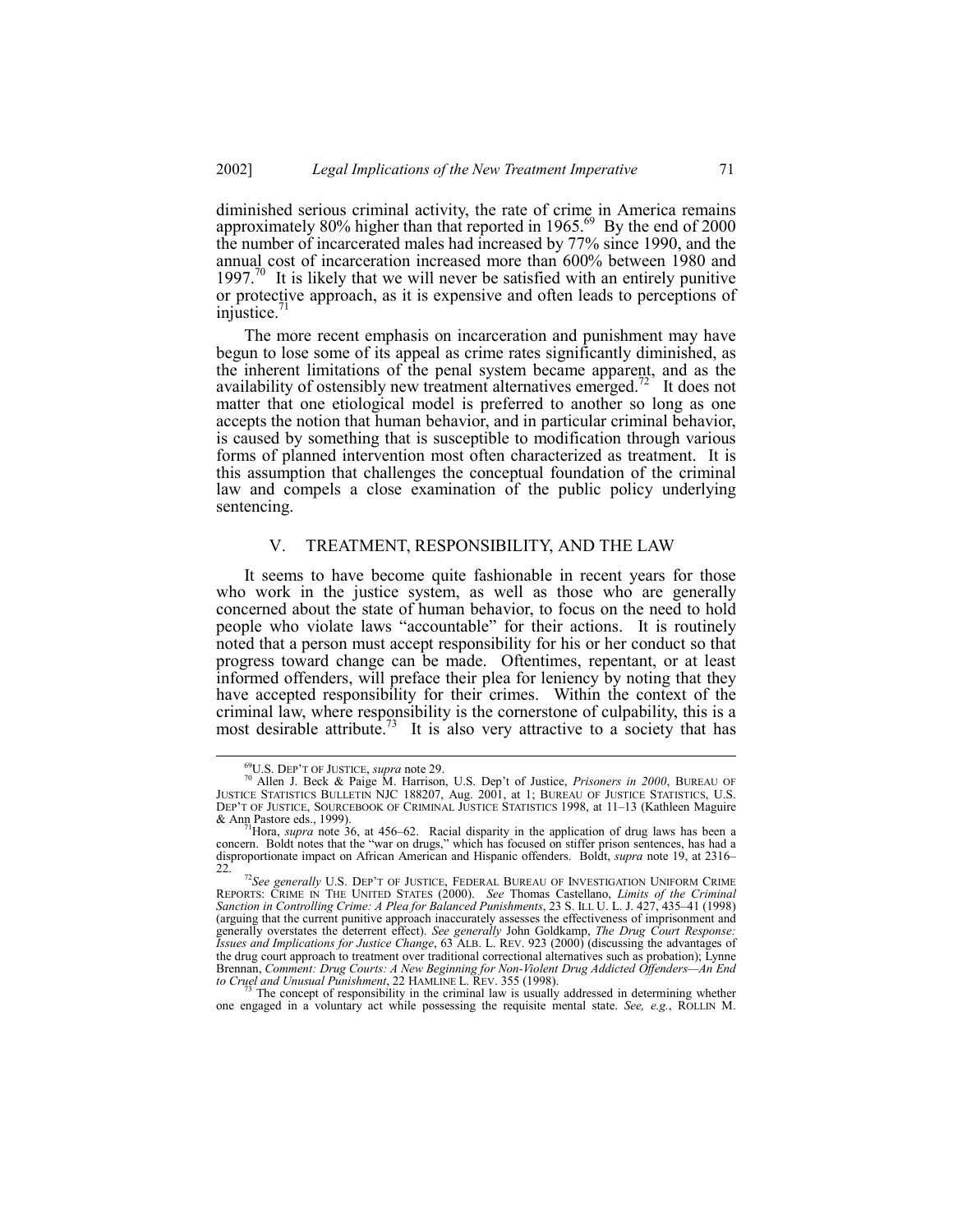become increasingly weary of the "blame game." Predictably, but perhaps unwittingly, by embracing the treatment imperative, we will significantly diminish the usefulness of our assumptions about the role played by individual responsibility in the development of behavior. This is not to say that manifestations of responsibility will not be both important and necessary. Within the realm of therapeutic intervention, there will likely continue to be benefits derived from admissions of blameworthiness, assertions of remorse, commitment to change, and other indications of accepting responsibility.<sup>74</sup> However, the belief that a person is actually capable of "willing" new behavior into existence, in some unfettered way, is incompatible with either the disease or the environmental model and the resultant treatment imperative.

Fully embracing a correctional response calculated to address individual deficiencies leading to criminal conduct will directly challenge the view of the human species as "autonomous," worthy of blame for the bad, and deserving of credit for the good.<sup>76</sup> Indeed, the very idea that criminal conduct is "treatable" necessarily implies that its initial emergence was the result of some force quite apart from a freely generated determination to engage in socially offensive conduct. Blame can be ascribed to any etiological model, but not on the basis of individual responsibility. To conclude that criminal behavior is nothing other than the product of a freely exercised will is fundamentally incompatible with the premise that therapeutic intervention is meaningful. If treatment works, it does so because there is some condition that is treatable. Regardless of its genesis, there is an assumption that there is something not part of the normal repertoire of behavior that can be remedied by extrinsic

See B.F. SKINNER, BEYOND FREEDOM AND DIGNITY 1-55 (1971). Skinner uses the term ìautonomousî to refer to the conceptualization of the species as free. He notes that the development of a science of human behavior challenges conventional notions of dignity because behavior is attributed to environmental contingencies, and not expressed as an exercise of will.

PERKINS, PERKINS ON CRIMINAL LAW 741-42 (1969). While the concept of *actus reus* directly requires voluntary action, the *mens rea* requirement only implies that it is required. *Id.* In either case, however, the underlying assumption is that a person is responsible and therefore blamable for his or her behavior, as long as the crimes were engaged in freely so as to justify punishment. *See* ARISTOTLE, FREEDOM AND RESPONSIBILITY: READINGS IN PHILOSOPHY AND LAW 25 (H. Morris ed., 1961). When, prior to sentencing, a convicted person accepts responsibility, the court is assured that the punishment it is about to impose is legally justified. *See* also JOHN KAPLAN, CRIMINAL JUSTICE: INTRODUCTORY CASES AND

MATERIALS 9–27 (1973).<br><sup>74</sup>This is currently an issue that surfaces in cases where the therapist believes that an admission of  $^{74}$ This is currently an issue that surfaces in cases where the therapist believes that an admission of responsibility is a necessary, if not sufficient, condition of therapeutic success. It is common to see persons convicted of sex crimes who maintain their innocence, refuse to accept blame, and as a consequence, are precluded from therapy, and perhaps, release on parole. Similarly, the twelve-step approach to change, utilized by Alcoholics Anonymous and other groups, heavily relies on assertions of responsibility, although tempered by submission to a "higher power."

 $r^2$ A distinction must be made between "willing" conduct to occur and doing so freely. This matter was the subject of discussion by the *Moore* court where Judge Wilkey made the following observation concerning the defendant who was addicted to drugs, "Moore could never put the needle in his arm the first and many succeeding times without an exercise of will. His illegal acquisition and possession is thus the direct product of a freely willed illegal act.î United States v. Moore, 486 F.2d 1139, 1151 (D.C. Cir. 1973. The fact that one makes a choice, even a conscious one, is not an affirmation of the ability to act independent of outside forces. The inescapable assumption that flows from the conclusion that criminal behavior results from either a disease process or environmental contingencies is that the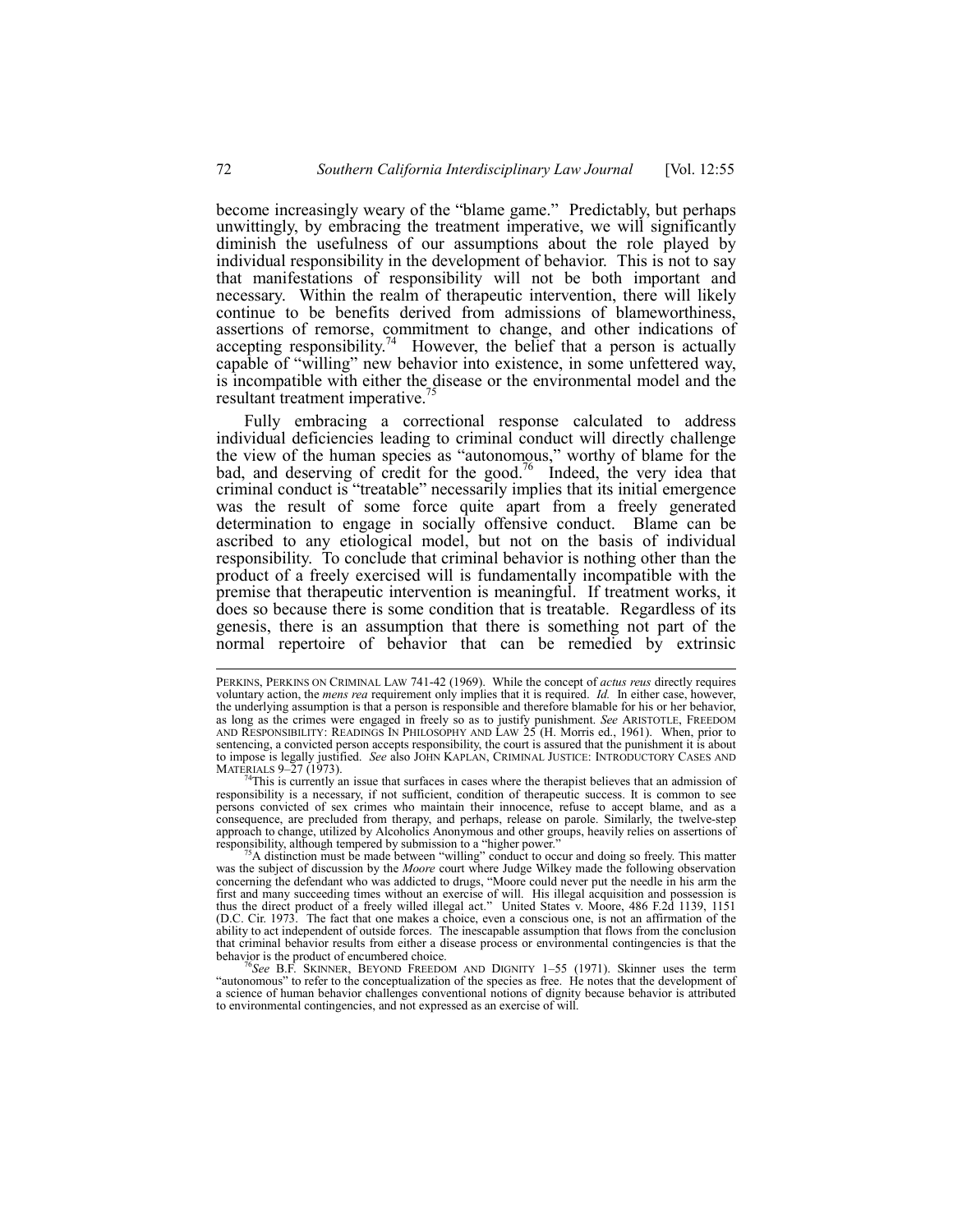intervention. While all of this is less clear and certainly less compelling when treatment is unsuccessful, as long as we espouse the adoption of a treatment approach, we reinforce the view that human behavior is the product of forces unassociated with any conceptualization of individual responsibility.

 Of course, the better at it we become, the more likely that a particular change strategy will be accepted, regardless of its character. If the systematic use of a vomit-inducing drug in a behavior modification program employing aversive therapy (the Clockwork Orange approach) proves effective in eliminating sexual aggression, it not only encourages a deterministic view of criminal behavior, but also reinforces it as a legitimate correctional alternative.<sup>78</sup> It has been the failure of treatment, however, to systematically and predictably change criminal behavior that has forestalled having to confront determinist thinking. For example, although estimates of treatment success vary greatly for drug and alcohol addiction, it remains clear that failure rates remain high even when treatment is delivered in a coercive setting, such as drug court, where on average only about  $47\%$  of referees complete the program.<sup>79</sup> When treatment is unsuccessful, it is much more tempting to blame the patient's failure to accept responsibility, rather than the limitations of therapeutic intervention. After all, one might suggest that Jango (the heroin addict), or any of the other previously described individuals, had the opportunity to change his or her criminal ways, but instead made bad choices and now must be held accountable. However, a strong desire to find the ultimate solution remains above the daily practical challenges associated with responding to criminal offenders. Judge Nygaard cogently expressed this sentiment:

The treatments for cancer, the vaccines for polio, and the cures for a myriad of diseases that once plagued us did not just appear. They began as dreams and came about because some of the best and brightest scientists, socially motivated and properly funded, dared to follow their vision and applied themselves to the task. Unless America makes an identical or greater commitment to discovering the causes and cures of crime, and implements its discoveries into systemic changes, we will

 $77$ When treatment is only marginally successful, we can avoid the difficult issues associated with deterministic thinking. In such circumstances, it is much easier to attribute treatment failure to an individual's poor choices, refusal to accept responsibility, or to some other self-induced deficiency. Perhaps, more importantly, the lack of treatment efficacy can be the source of resistance to accepting a change in our view of criminal responsibility, even where there is an intuitive recognition of a pathological process. Consider Justice Marshallís observations made in support of his conclusion that Leroy Powell should be held accountable for his drunken behavior in public: "There is as yet no known generally effective method for treating the vast number of alcoholics in our society. . . . [T]here is no consensus as to why particular treatments have been effective in particular cases and there is no generally agreed upon approach to the problem of treatment on a large scale." Powell v. Texas, 392 U.S.  $\overline{5}14$ ,  $52\overline{7}$  (1968). Later, speaking of alcoholics, he notes: "But before we condemn the present practice across the board, perhaps we ought to be able to point to some clear promise of a better world for these unfortunate people. Unfortunately no such promise has yet been forthcoming.<sup>37</sup> *Id.* at 530. <sup>78</sup>*See generally* Knecht v. Gillman, 488 F.2d 1136 (8th Cir. 1973). <sup>79</sup>Belenko, *supra* note 39, at 1.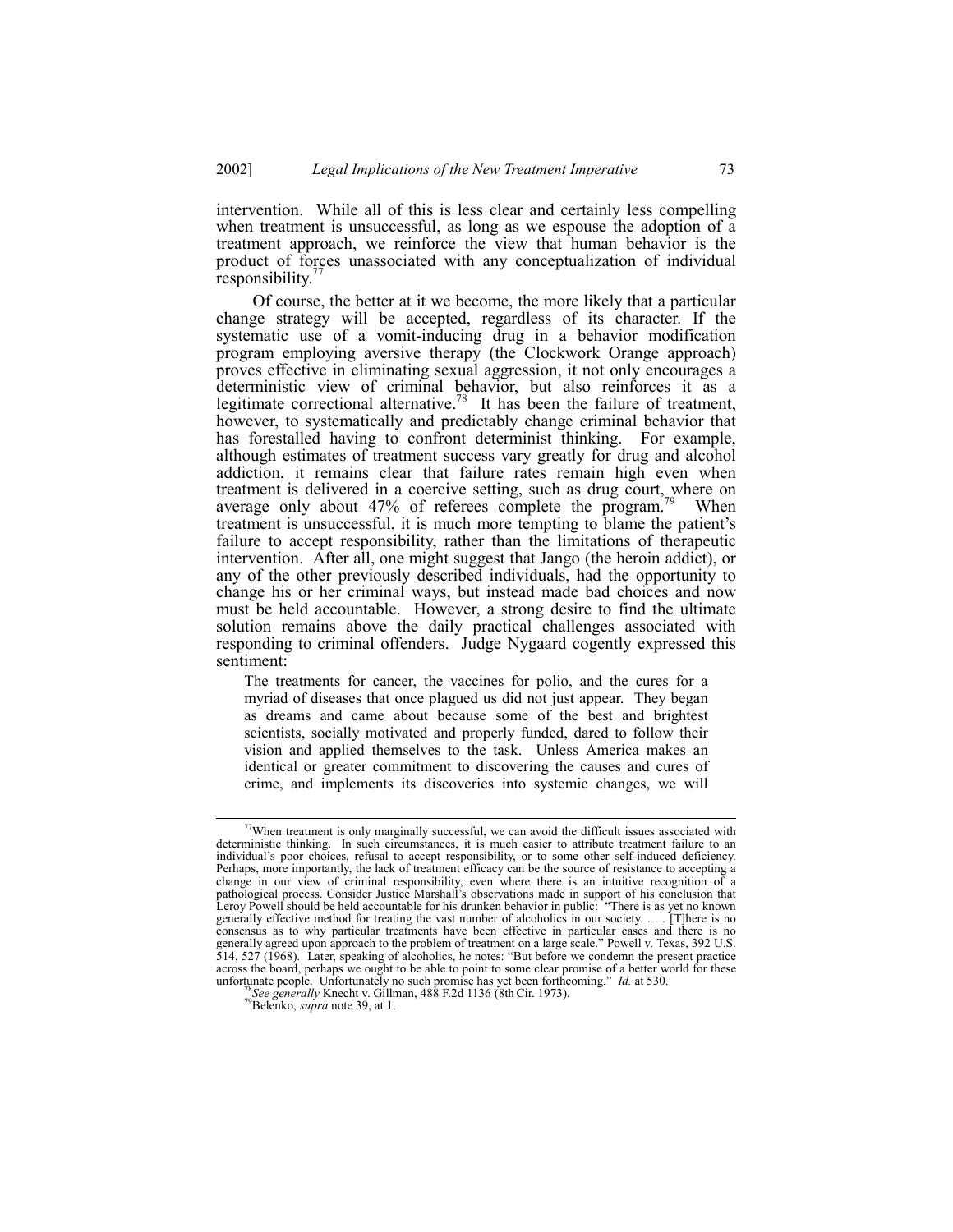permit crime insidiously to seduce or victimize our citizens and bleed our economy. We can no longer afford either the human or the material cost of failing to contain, or alternately, failing to correct, those who fail to obey our laws.<sup>8</sup>

So then what will be the consequences of our success? When those dedicated scientists uncover the "causes and cures of crime" what will it say about the nature of human behavior and the fundamental assumptions underlying the administration of justice?

In American criminal jurisprudence, the foundation of criminal culpability is the notion that members of the species exercise free will and are therefore responsible for their behavior, both legally and morally.<sup>81</sup> ìThe theory of free will embraces the idea that individuals are selfdetermining agents, capable of being held morally responsible for their chosen actions.<sup>782</sup> An effective behavioral technology rooted in science and directed toward those who have violated the community's standards challenges fundamental notions of criminal liability and erodes the traditional legal conceptualization of the species as free—inevitably leading to a deterministic view of human behavior in the law. What is said about the malleability of human behavior when a trip through drug court is successful at curtailing future illicit drug use? When sex offenders are successful in avoiding further violent sexual conduct only after completing a sexual offenders program, perhaps with a follow-up course of Depo-Provera or Lupron, something about the nature of sexual behavior is being communicated to the community.<sup>83</sup> If "anger management" programs become so effective that upon completion the absence of further domestic violence is predictable, one is hard pressed to view the offender as a "selfdetermining agent." When the young man, who had spontaneously begun to aimlessly roam the streets of the city while speaking in tongues, is treated with psychotropic drugs and returns home and stops accosting women in a threatening manner, something very profound has been said about the nature of his behavior. While efficacy in treatment will cause us to respond to criminal behavior far more pragmatically, it will also force us

<sup>&</sup>lt;sup>80</sup>NYGAARD, *supra* note 57, at 120. <sup>81</sup>Here, I use the word "responsible" to mean that individuals have the capacity to act freely in selecting their behavior. It is the manifestation of human dignity that allows us to attribute credit as well as blame. Although the free will issue has a long history of debate within the legal community, it remains of critical importance both at the adjudicative phase and the sentencing phase of the criminal process. *See generally* Thomas A. Green, *Freedom and Responsibility in the Age of Pound: An Essay on Criminal Justice,* 93 MICH. L. REV. 1915 (1995)*.* The critical distinction of past debates was the relatively weak position of science, both in terms of its public standing and its ability to empirically

support a deterministic view of human behavior.<br><sup>82</sup>Rachel J. Littman, *Adequate Provocation, Individual Responsibility, and the Deconstruction of*<br>*Free Will*, 60 ALB. L. REV. 1129, 1131 (1997).

<sup>&</sup>lt;sup>3</sup>Both Depo-Provera and Lupron belong to a class of drugs described as anti-androgens, which suppress testosterone production and have been used to curtail interest in sexual activity among sex offenders. CNN Interactive, *California Child Molesters Could Face Chemical Castration*, *at* www.cnn.com/us/9608/29/castration/ (last visited Aug. 28, 2001). The treatment of juvenile sex offenders with antiandrogens is actively undertaken in Pennsylvania for purposes of chemical castration in circumstances where it appears that a youth is not able to control sexual impulses. *See* Pennsylvania Department of Public Welfare, *Antiandrogen Therapy Use Protocol* (1999) (on file with author).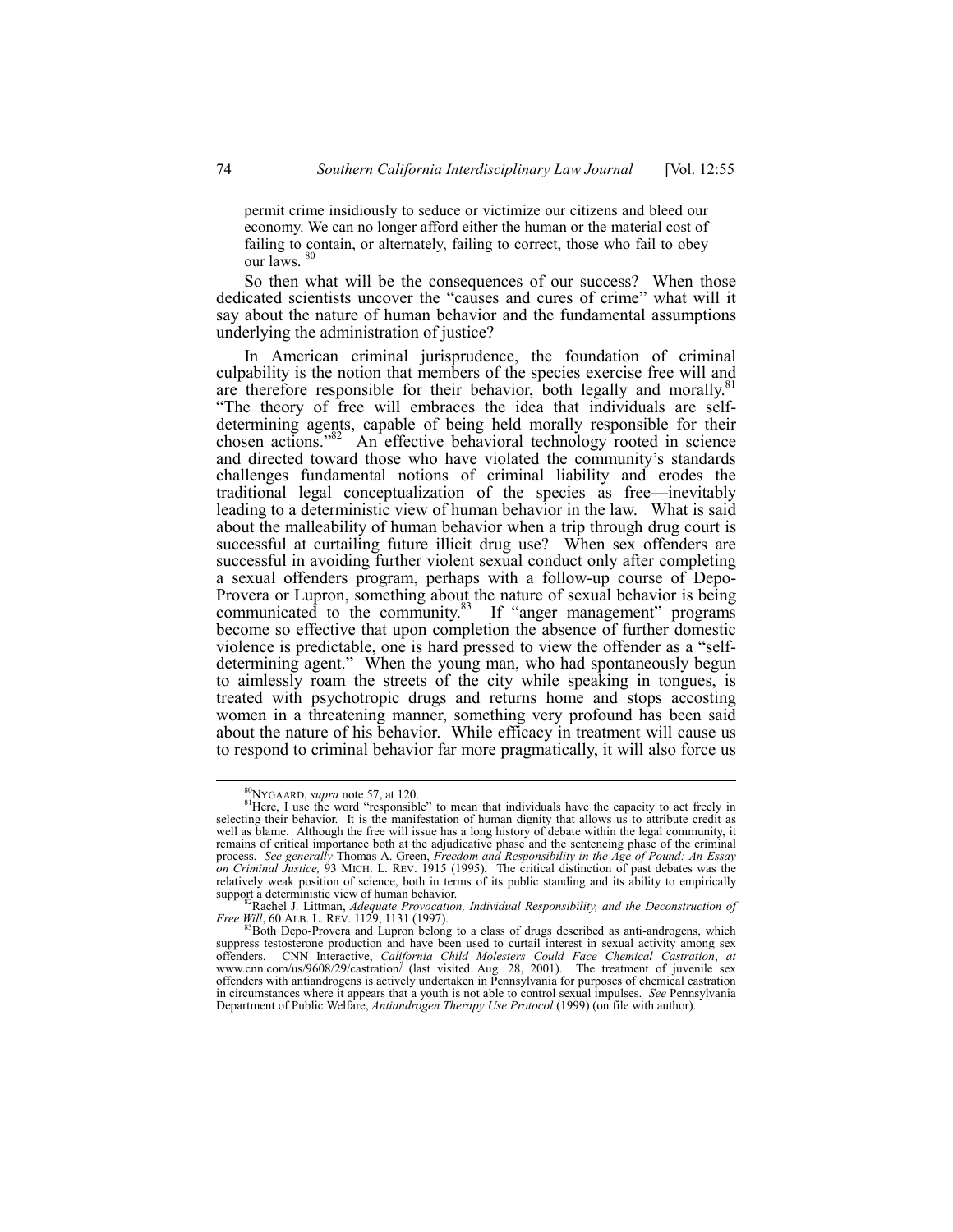to reconsider the significance of individual responsibility as a condition of criminal liability.

American courts that have addressed the issue of the relationship between crime and disease have largely been concerned with the question of whether someone who is afflicted with an addictive disease may be held criminally responsible. In *Robinson v. California*, the United States Supreme Court decided that an addict, defined as one who could not control the craving for drugs, could not be subjected to criminal sanctions for being an addict.<sup>84</sup> In *Robinson*, the defendant was convicted pursuant to California law of being a narcotic addict. The Court concluded that imprisoning such a person constituted cruel and unusual punishment and thus violated the Fourteenth Amendment.<sup>85</sup> However, when confronted six years later with a case involving an alcoholic defendant who was convicted of being drunk in a public place, the Court did not perceive the same barrier to punishment.86 In *Powell v. Texas,* the divided Court affirmed Leroy Powell's conviction even though there was little doubt that he was addicted to alcohol and that when he was drinking he had no control over his conduct.87 In distinguishing its decision from that in *Robinson,* the Court noted that Texas was not attempting to punish Powell for a "mere status" but for "public behavior which may create substantial health and safety hazards . . . and which offends the moral and esthetic sensibilities of a large segment of the community.<sup>88</sup> So it seems that criminal liability may attach to an addicted defendant if the crime is classified as one involving conduct other than a prohibition of the addictive condition per se.<sup>8</sup>

## A. CRIMINAL LIABILITY

If behavioral change through treatment is the goal of the criminal system it is of little consequence that someone acted recklessly, intentionally, or knowingly *before* liability may be imposed*.* Mental state, or *mens rea,* is only an essential concept in a legal system that is concerned with ascribing blame and assuring that the punishment fits the crime.<sup>90</sup> While knowing what a person was thinking, or perhaps what knowledge the person possessed at the time a crime was committed, may have some significance within a particular treatment orientation—the therapeutic response may be different if the victim was shot intentionally rather than

<sup>&</sup>lt;sup>84</sup>See generally Robinson v. California, 370 U.S. 660 (1962).<br><sup>85</sup>Id. at 667.<br><sup>86</sup>See generally Powell v. Texas, 392 U.S. 514 (1968).<br><sup>87</sup>Ils was the subject of much discussion in *Moore* with Judge Wilkey taking the pos criminal liability may properly be imposed upon an addict for the possession of drugs even though the state of addiction was beyond his control:  $\left\langle \right| I|t$  is the craving which may not be punished under the

Eighth Amendment, and not the acts which give in to that craving.î United States v. Moore*,* 486 F.2d 1139, 1150 (1973). **90The Model Penal Code identifies four mental states:** purpose, knowledge, recklessness, and

negligence. MODEL PENAL CODE ß 205 (1962); Sayre, *The Present Signification of Mens Rea in the Criminal Law, in* FUNDAMENTALS OF CRIMINAL LAW 233-34 (Paul H. Robinson ed., 1988).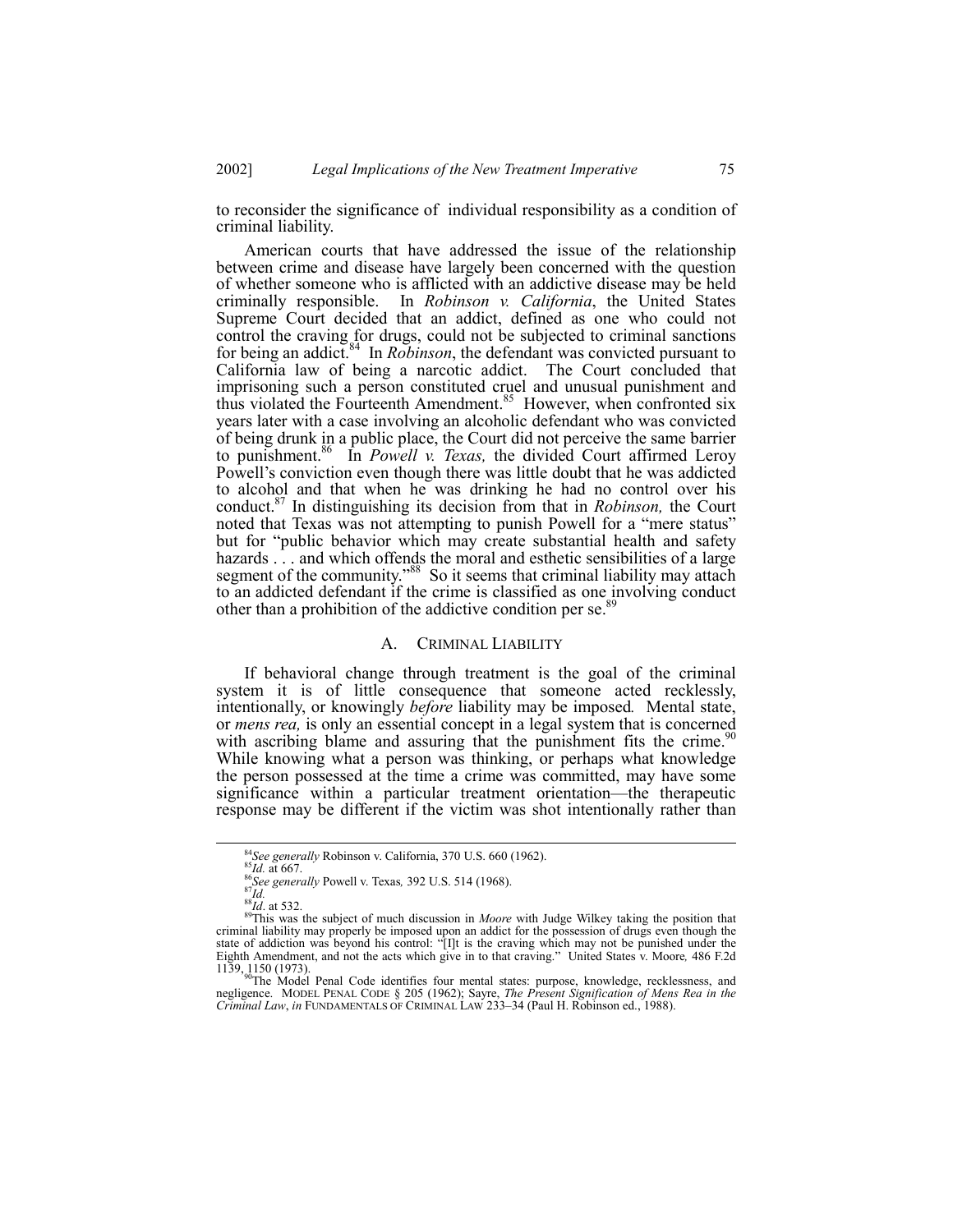accidentally—its role in opening the door to legal liability will likely be of secondary concern. In short, mental state will have diminished significance in a system that embraces the treatment imperative. The degree of guilt, which very often is determined by an assessment of the offender's state of mind, will only be of marginal importance in influencing the correctional response, which is focused not on culpability but on the effectiveness of behavior change strategies. For example, in a system that accepts or simply behaves as though criminal behavior is determined rather than willed, a person who is convicted of a crime involving a negligent or reckless act would not be any more blameworthy than a person who committed a crime with a conscious purpose or a specific intention.<sup>9</sup> Where the validity of either the disease or environmental model is acknowledged, the offender needs to have the underlying reasons for the conduct successfully addressed through some sort of treatment initiative. Assuming of course the treatment response has been formulated on the basis of science, its character will not be determined by the egregiousness of the offense, but rather by the relevant characteristics of the offender and the efficacy of available remedies. The criminal sanction becomes a matter of expediency and the nature of what is considered just will have to be reconsidered.

As it promotes a deterministic view of criminal behavior, the treatment imperative will predictably lead to the mitigation of the usefulness of the mental state requirement. Strict, but not absolute, liability is compatible with either etiological model, as it serves as a gatekeeper for providers who are less interested in culpability and far more concerned with practical results. <sup>92</sup> Once it is determined with legal certainty that the accused is the one who engaged in the prohibited conduct, the remaining decision is by definition focused entirely on a remedy for the indicated deficiency. State of mind considerations are of no significance unless related to the functionality of a change strategy.

 The traditional requirement of a voluntary act or omission, however, is compatible with the goal of treatment. American jurisprudence generally requires that before an act can be characterized as criminal, it must be proscribed by statute and engaged in volitionally.<sup>93</sup> This concept prevents

<sup>&</sup>lt;sup>91</sup>The Model Penal Code makes distinctions in degree of culpability based on mental state. For example, Negligent Homicide is graded as a felony of the third degree while Murder, which includes acts committed purposely or knowingly is graded as a felony of the first degree. MODEL PENAL CODE ß 210.4, 210.2 (1962). Pennsylvaniaís statutory provisions make distinctions in culpability on the basis of intent as well. Murder in the first degree requires a showing of intent to kill. PA. STAT. ANN. tit. 18 ß 2502 (West 1998). Involuntary manslaughter requires proof that a person acted recklessly. PA. STAT. ANN. tit. 18 § 2504 (West 1998).

<sup>&</sup>lt;sup>2</sup>Absolute liability would require a treatment response even in circumstances where there was no voluntary act such as where a person was unconscious or laboring under a physical condition that inhibited the volitional body movement, and therefore, would include at least some circumstances where it would be of no value.<br><sup>93</sup>Emily Grant, *Note: While You Were Sleeping or Addicted: A Suggested Expansion of the* 

*Automatism Doctrine to Include an Addiction Defense*, 3 ILL. L. REV. 997, 998 (2000) (arguing that an addition defense should be recognized with a conceptually similar rationale as an "automatism"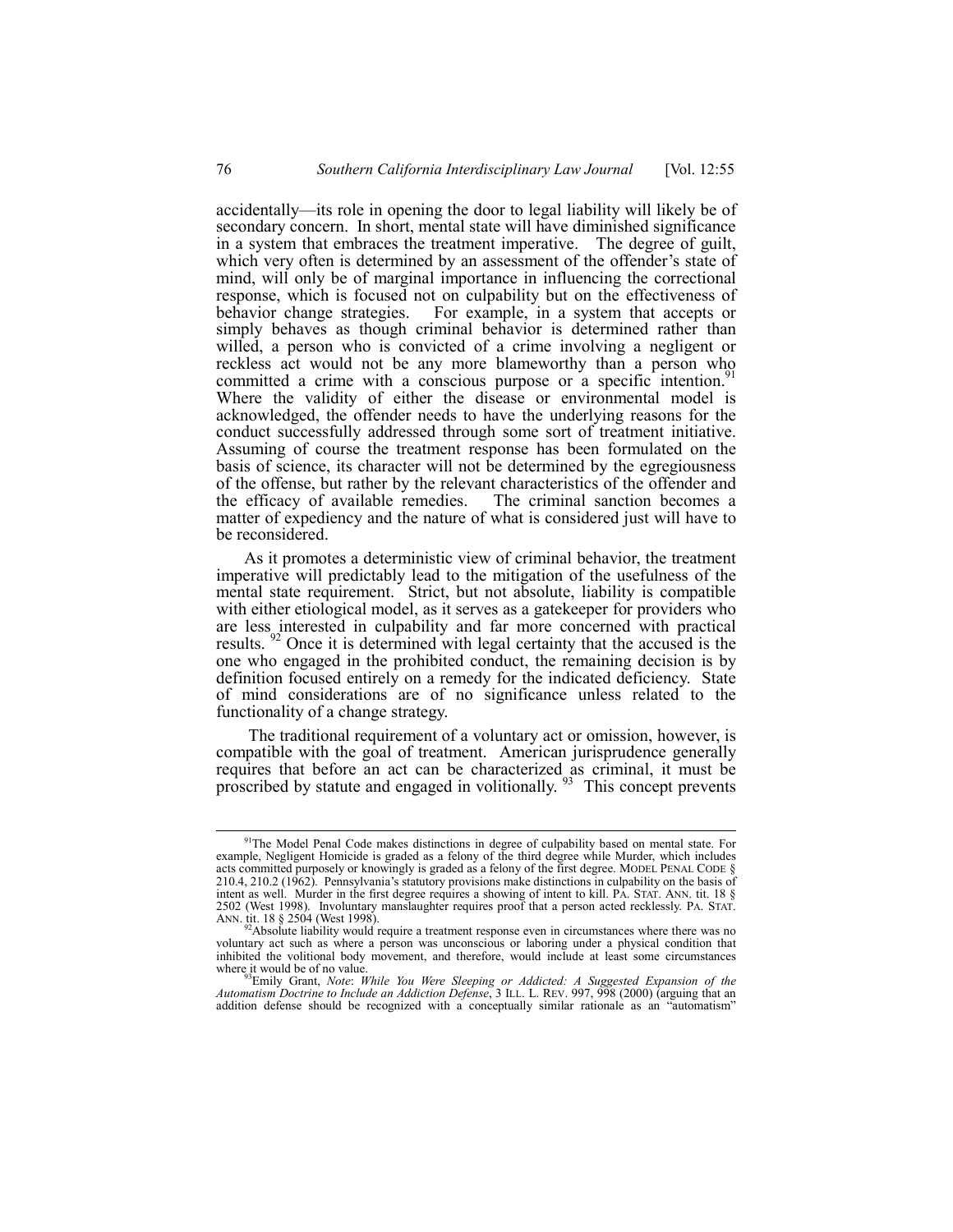the community from punishing those who could not exercise control over their physical movement. Quite simply, there is no societal value in imposing sanctions where the consequence would not diminish in any meaningful way the likelihood of recidivism and could have no practical effect on the prognostic conduct of others in a similar position.<sup>94</sup> Similarly, any intended moral or emotional satisfaction associated with punishing an act not willed by the actor would ring hollow.<sup>95</sup> Although applicable in only the most limited circumstances, the *actus reus* requirement manifests our interest in limiting punishment to only those actions where there is something to be gained. The treatment imperative is unlikely to have any effect on the continued relevance of this concept and indeed it may embrace the *actus reus* rationale as the treatment imperative's own, providing a platform for the legitimacy of its likely legal implications. There is no reason to "treat" offenders who do not need therapeutic remediation. Those who have met the voluntary act requirement need some response, no matter how therapeutically simplistic, in order to address the cause of the anomalous condition that led to the criminal behavior.

The debate that has emerged in legal circles concerning the adoption of either the "choice theory" or "character theory" of culpability has focused attention on the nature of human behavior as a critical element in the assessment of criminal responsibility.  $\frac{96}{96}$  Moreover, there has been an ongoing discussion of the general implication of the assessment of criminal behavior as being more or less free and there are differing views as to the degree that one's actions are the result of free will.<sup>97</sup> These remain theoretically important questions that are in effect resolved once treatment is accepted as goal of the criminal sanction. If we behave as though criminal behavior may be remedied by resort to some form of intervention then we have assumed for both practical and theoretical purposes it was caused by something other than free will, and therefore, it can be changed without the need to exercise it. While the underlying and more profound question concerning the etiology of human behavior may not be directly resolved, the result will be the same. The notion of what Skinner refers to as the "autonomous man" will be greatly diminished as a working proposition for characterizing the species, and therefore, as a conceptual foundation for imposing punishment.<sup>98</sup> In such circumstances what will be the dimensions of criminal liability?

defense, while recognizing the requirement of a voluntary act. An addicted person should be treated rather than punished).

<sup>&</sup>lt;sup>94</sup>WAYNE R. LAFAVE & AUSTIN W. SCOTT, JR., CRIMINAL LAW 198 (West Publ'g Co. 1986) (1972).

<sup>&</sup>lt;sup>96</sup>See Rachael Hill, *Character, Choice and "Aberrant Behavior": Aligning Criminal Sentencing*<br>with Concepts of Moral Blame, 65 U. CHI. L. REV. 975, 987–93 (1998).

<sup>&</sup>lt;sup>7</sup> Rachael J. Littman, *Adequate Provocation, Individual Responsibility, and the Deconstruction of Free Will*, 60 ALB. L. REV. 1127, 1134–37 (1997) (noting "hard" and "soft" determinism). <sup>98</sup>SKINNER, *supra* note 76.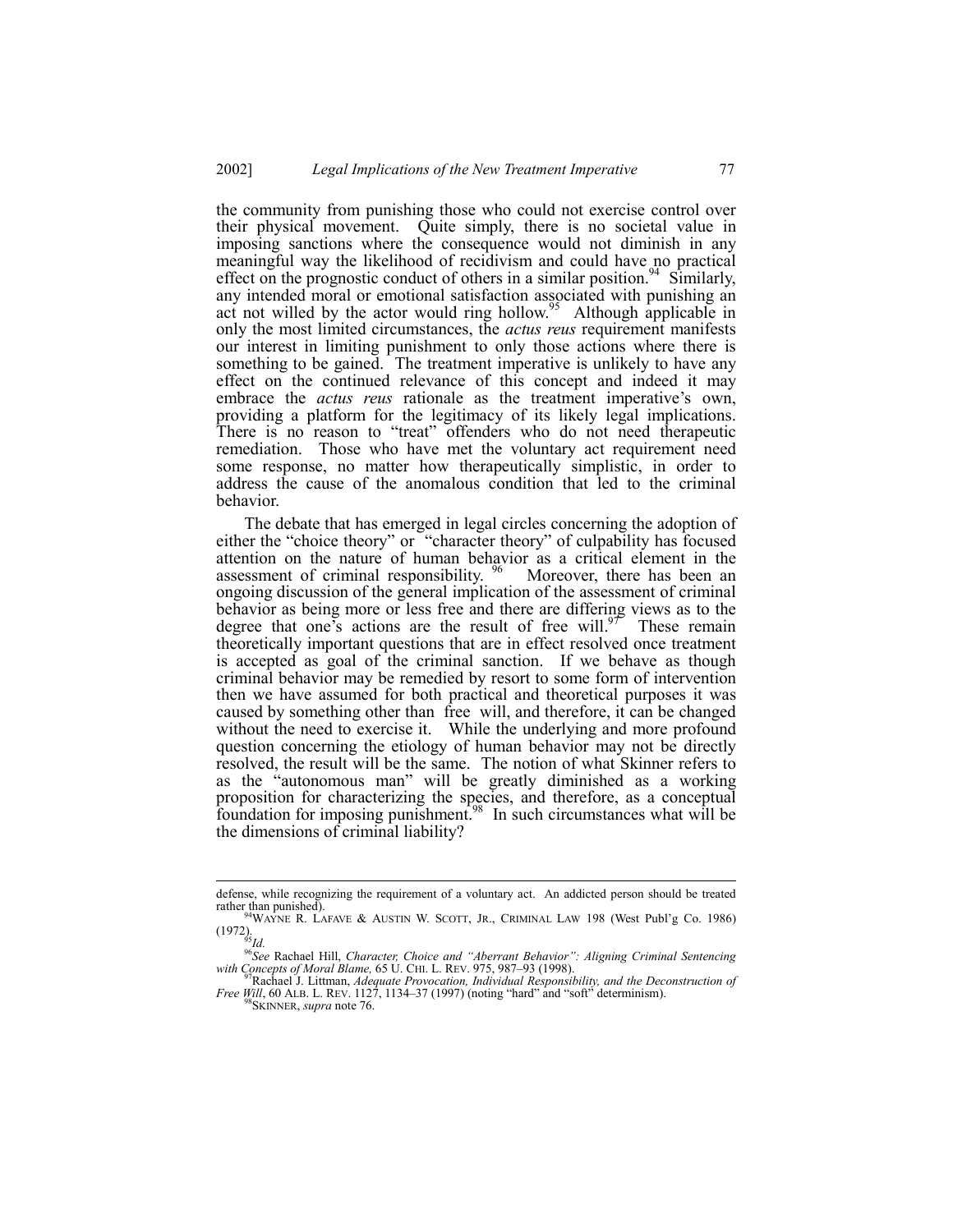## B. CHANGE AS THE PRIMARY PURPOSE OF SENTENCING

It has long been acknowledged that there is more than a single purpose of the criminal sanction. While deterrence, specific and general, While deterrence, specific and general, incapacitation (or protection), rehabilitation, and retribution are uniformly recognized as goals of sentencing, in reality they speak to more narrow objectives.99 It is fair to say that when someone is punished, which almost always occurs to some extent following a determination of guilt, society is interested in stopping further crime and exacting some measure of suffering from the person who harmed others or the community generally. Deterrence, incapacitation, and rehabilitation all are descriptions of approaches to limiting the likelihood of future crime. The vehicle for accomplishing this goal almost always includes some measure of punishment ranging from relatively minor limitations on individual liberty such as community supervision or fines, to life imprisonment or death. What occurs within the context of a particular sanction is a different matter but one thing remains constant: the offender's compliance will be coerced. Most notable, for purposes of this discussion, is the recognition that treatment, while perhaps less painful, is not necessarily less punitive in nature than any other response. It is not a matter of choice. It is occurring because an individual has broken a rule and the state has the right to restrict the offender's freedom by requiring that he or she submit to some kind of change strategy.<sup>100</sup> While a "treatment" experience may not have the same aversive characteristics as certain other dispositions, it is nonetheless a sanction. As science provides society with more effective "treatment" tools which increase the probability of long-term behavior change, the greater the loss of liberty and, at least theoretically, the more punishing the consequence. Of course, the punishing characteristics of most treatment modalities are likely to be far less apparent because their aversive qualities are diminished.

#### 1. *The Proportionality Concern*

Adopting treatment as the primary if not singular sentencing strategy  $\frac{101}{101}$  The will be more palatable as science provides strategies that work.<sup>101</sup> The

<sup>&</sup>lt;sup>99</sup>See Kent Greenawalt, *Commentary: Punishment*, 74 J. CRIM. L. & CRIMINOLOGY 343 (1983). <sup>100</sup>Nowhere is this more apparent than in the context of the therapeutic experience of drug court. The very core of the drug court concept is the notion that the failure to comply with treatment rules will result in punishment, euphemistically thought of as accountability, including incarceration. Of course, this implicates the use of incarceration as an essential component of the treatment component per se.

<sup>&</sup>lt;sup>1</sup>For example, the use of apomorphine at the Iowa Security Medical Facility. In *Knecht*, after a review of divergent opinions of the effectiveness of aversive therapy, the court concluded:

The use of apomorphine, then, can be justified, only if it can be said to be treatment. Based upon the testimony adduced at the hearing and the findings made by the magistrate and adopted by the trial court, it is not possible to say that the use of apomorphine is a recognized and acceptable medical practice in institutions such as ISMF. Neither can we say, however, that its use on inmates who knowingly and intelligently consent to the treatment, should be prohibited on a medical or a legal basis.

Knecht v. Gillman, 488 F. 2d 1136, 1138–39 (8th Cir. 1973). This certainly begs the question as to whether legal acceptability is substantially influenced by the efficacy of the treatment modality. *See*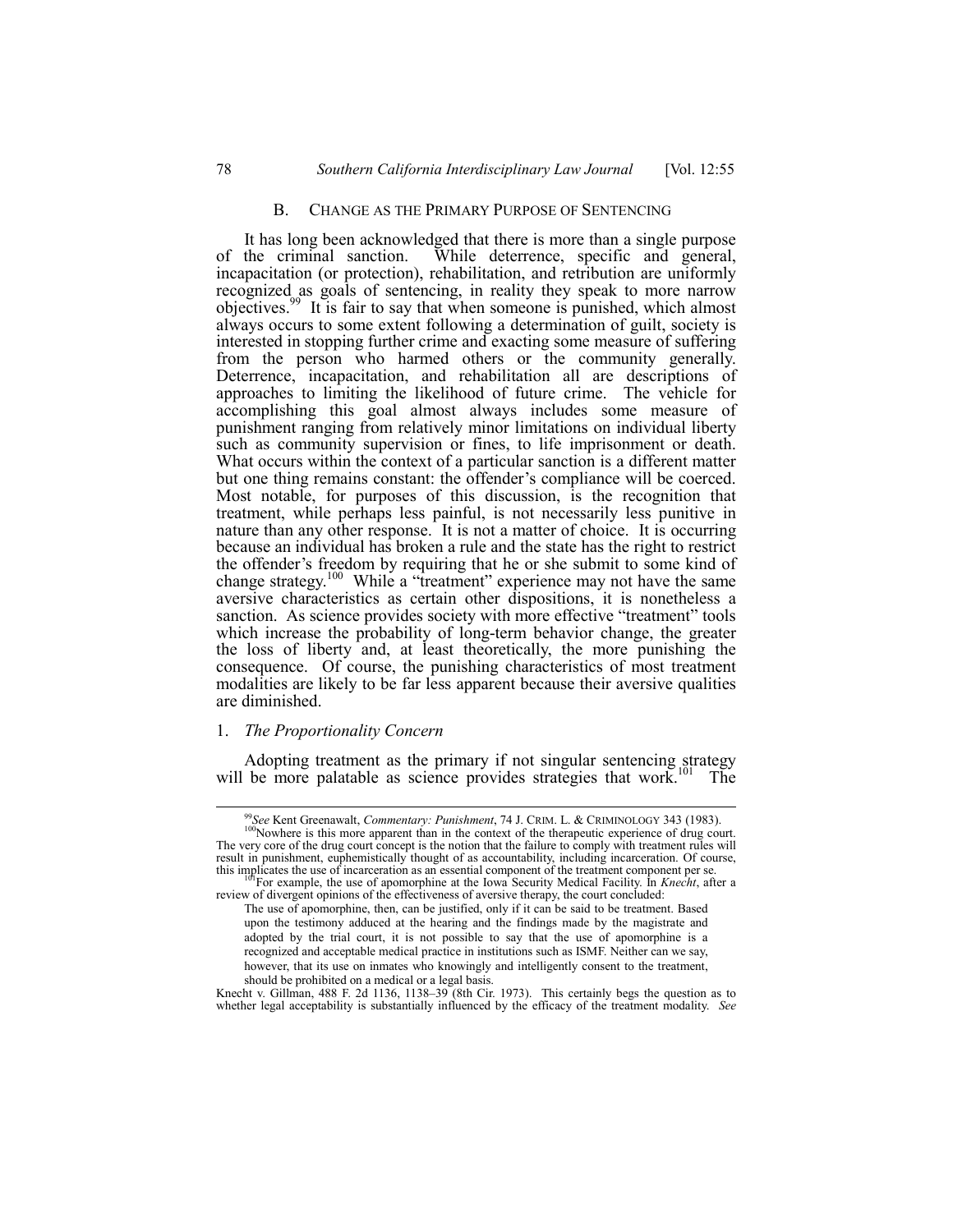sentencing decision will be guided largely by utilitarian considerations. And with the exception of cost-benefit considerations in the choice of treatment responses, proportionality will not necessarily be an issue where the justice system does not ascribe blame to the individual. Fitting the punishment to the crime will be a practical decision not encumbered by subjective notions of fairness, justice, or other similar manifestations of the values underlying the legal system and the community. Based upon traditional standards of justice, we may err both by providing too great and too little punishment. It may take much more time or a greater deprivation of liberty to change the behavior of a drug addict or alcoholic who has committed petty theft than a non-addicted person who has embezzled millions of dollars.<sup>102</sup> While this is likely to present very strenuous legal challenges for both legislatures and courts, considering the very dim likelihood of a successful federal constitutional challenge on the basis of proportionality, it is likely to remain a public policy matter left to individual states and therefore shaped more by expediency than principle.<sup>103</sup> Moreover, success may require control strategies more principle.<sup>103</sup> Moreover, success may require control strategies more intrusive but less overtly punishing than traditional incarceration. If, for example, assumptions about the role played by biology in the development of behavior expressed in the disease model continue to be affirmed by scientific research, "medicine" may well prove to be the source of a remedy that will not appear to be onerous or punitive at all, but its effect on one's behavior may be more dramatic and far-reaching than sitting in a prison cell or wearing an electronic monitor.<sup>104</sup> And the more effective the

l

restrictions on liberty necessary to initiate the treatment imperative are by no means entirely known.<br><sup>103</sup>The United States Supreme Court severely limited, some would argue eliminated, the circumstances under which "prop Harmelin v. Michigan, 501 U.S. 957, 962–67 (1991) (holding that the Eighth Amendment does not include a proportionality guarantee and a sentence must be reviewed in terms of whether it is both cruel and unusual, with Justice Scalia concluding that even "cruel" sentences, which are not uncommon, are acceptable) *with id.* at 996-1009 (Kennedy, J., concurring) (joined by Justices O'Connor and Souter, expressing an opinion that the Eighth Amendment encompasses a narrow proportionality principle). *See also* Stephen T. Parr, *Symmetric Proportionality: A New Perspective On the Cruel and Unusual Punishment Clause*, 68 TENN. L. REV. 41 (2000) (advocating for the adoption of a "symmetrical" proportionality requirement where too lenient, as well as too severe, punishments would be proscribed). <sup>104</sup>*See generally,* PERRY LONDON, BEHAVIOR CONTROL 195–228 (1971).

also Kaimowitz v. Michigan Dep't. of Mental Health, 42 U.S. L. WEEK 2063, 2063–64 (Mich. Cir. Ct., Wayne Cty., July 10, 1973) (lower court deciding that an involuntarily committed mental patient could not consent to "experimental" psychosurgery).

not consent to "experimental" psychosurgery).<br><sup>102</sup>This is not an insignificant problem at present although the context is different. Disproportionality, while perhaps of somewhat diminished federal constitutional significance, remains both a fairness and practical concern, often when the court is required to impose a legislatively mandated sentence or where sentencing guidelines limit judicial discretion. Reducing the adverse impact of disproportionate sentences is more likely the result of the exercise of prosecutorial discretion and the operation of informal norms at work in the court system. *See* SAMUEL WALKER, SENSE AND NONSENSE ABOUT CRIME AND JUSTICE 43–48 (2nd ed. 1989). It has also been argued that determinate sentencing adversely impacts minorities, women and the poor. Christopher M. Alexander, Note, *Indeterminate Sentencing: An Analysis of Sentencing in America*, 70 S. CAL. L. REV. 1717, 1717 n.1 (1997). Indeed a substantial motivation for the development of sentencing guidelines was the belief that there was too much disparity in sentencing among trial judges. It is often argued to the court and in more general public forums that a sentence contemplating "treatment" is a more appropriate disposition for non-violent offenders. *Id.* at 1743–46. While it is assumed that such a sentence would be less punishing, this is not necessarily true in a system where treatment per se has become the general means of reducing crime. In these circumstances it is the nature of the treatment that may be the issue. The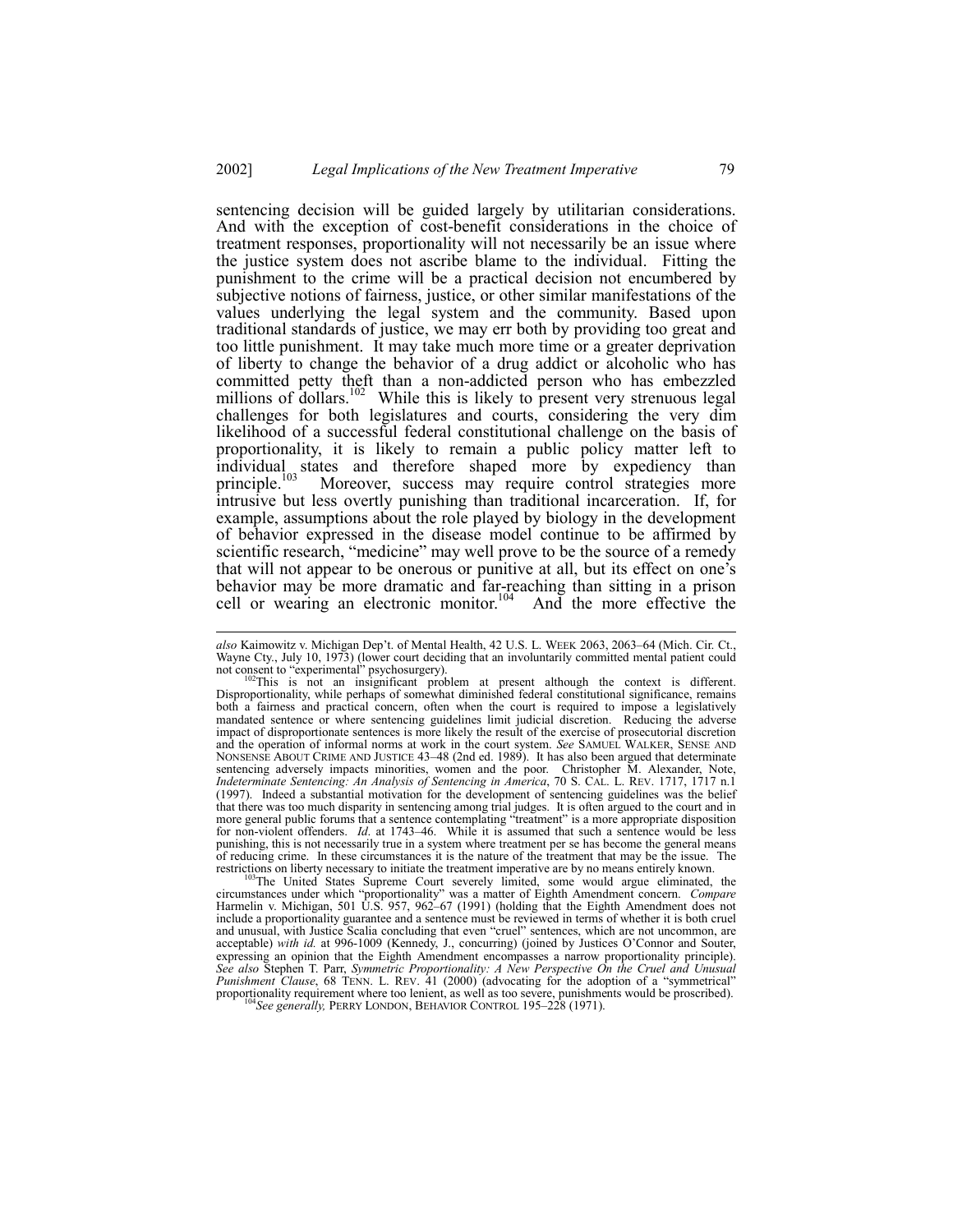treatment, the more likely we are to affirm its acceptability, fostering a view of the species as something less than autonomous.

Most recently, the United States Supreme Court has muddied the conceptual waters of proportionality jurisprudence in a manner that manifests the ambivalence toward deterministic thinking. In *Atkins v. Virginia,* the Court decided that it was unconstitutional to execute a mentally retarded defendant.<sup>106</sup> In this case, the defendant was convicted of murder after he abducted at gunpoint and subsequently shot an individual eight times. Previously, he had been convicted of four robberies and assaults. The Court apparently, although not explicitly, concluded that the defendant met the American Psychiatric Association's criteria for mental retardation and that as a retarded person, his criminal culpability was such that a death sentence would be excessive under the Eighth Amendment.<sup>107</sup> The Court, implicitly accepting the notion that mental retardation results from forces beyond a person's control, noted that "only the most deserving of execution" should be put to death.<sup>1</sup>

There are, of course, many unanswered questions raised by the Court's analysis in *Atkins.* It is noteworthy, for example, that while concluding that a mentally retarded person was likely to have a lesser ability to mount a death penalty defense because of the limited ability to assist counsel and persuasively testify, the *Atkins* majority did not suggest that such a person's underlying conviction would necessarily be suspect.<sup>109</sup> Nor did the Court comment on the potential constitutional significance of etiological differences in the development of intellectual limitations, or address the issue of the more general role of intellectual functioning in culpability assessments. For example, the question arises as to the potential for asserting the converse position to the *Atkins* view: Should higherfunctioning defendants be considered more blameworthy? And perhaps most significantly, are there other conditions, biological or otherwise, that would require a result similar to the conclusion of the *Atkins'* Court? If addiction and mental illness are diseases of the brain, then why would the addicted or mentally ill murderer be any more deserving of the death penalty than the retarded murderer?<sup>110</sup> In concurring opinions in a recent

<sup>&</sup>lt;sup>105</sup>The *Knecht* court's requirement of consent to allow the administration of apomorphine clearly had been formulated only because of its ambivalence about its efficacy. The experimental nature of a particular change strategy has made us adopt prophylactic measures to avoid legal entanglements. Requiring knowing and voluntary consent, the traditional threshold requirement for otherwise unauthorized intrusion by the state, is a useful exercise. *Knecht*, 488 F. 2d at 1140. However, to the extent that successful treatment reinforces a determinist view of behavior, consent becomes a superfluous requirement and a vestige of "autonomous man."<br> $\frac{106}{100}$ Atkins v. Virginia, 122 S.Ct. 2242, 153 L.Ed. 335 (2002

EXERCIS V. Virginia, 122 S.C. 2242, 153 L.E. 335 (2004).  $\frac{1}{2}$  as well as well as well as well as well as well as  $\frac{1}{2}$  as well as  $\frac{1}{2}$  as well as  $\frac{1}{2}$  as well as  $\frac{1}{2}$  as  $\frac{1}{2}$  and  $\frac{1}{2}$  are the dissenters on the Supreme Court of Virginia, who found the testimony of the prosecution's expert attributing the defendant's poor academic performance to bad choices to be "incredulous as a matter of law.<sup>3</sup> *Id*. at 2246.<br><sup>108</sup>*Id*. at 2251.<br><sup>108</sup>*Id.* at 2251.<br><sup>109</sup>*Id.* <sup>110</sup>*See, e.g.*, Leshner, *supra* note 19. In supporting its position that execution for a retarded person

is an excessive sanction, the majority in *Atkins* pointed to the Court's decision in *Robinson* v.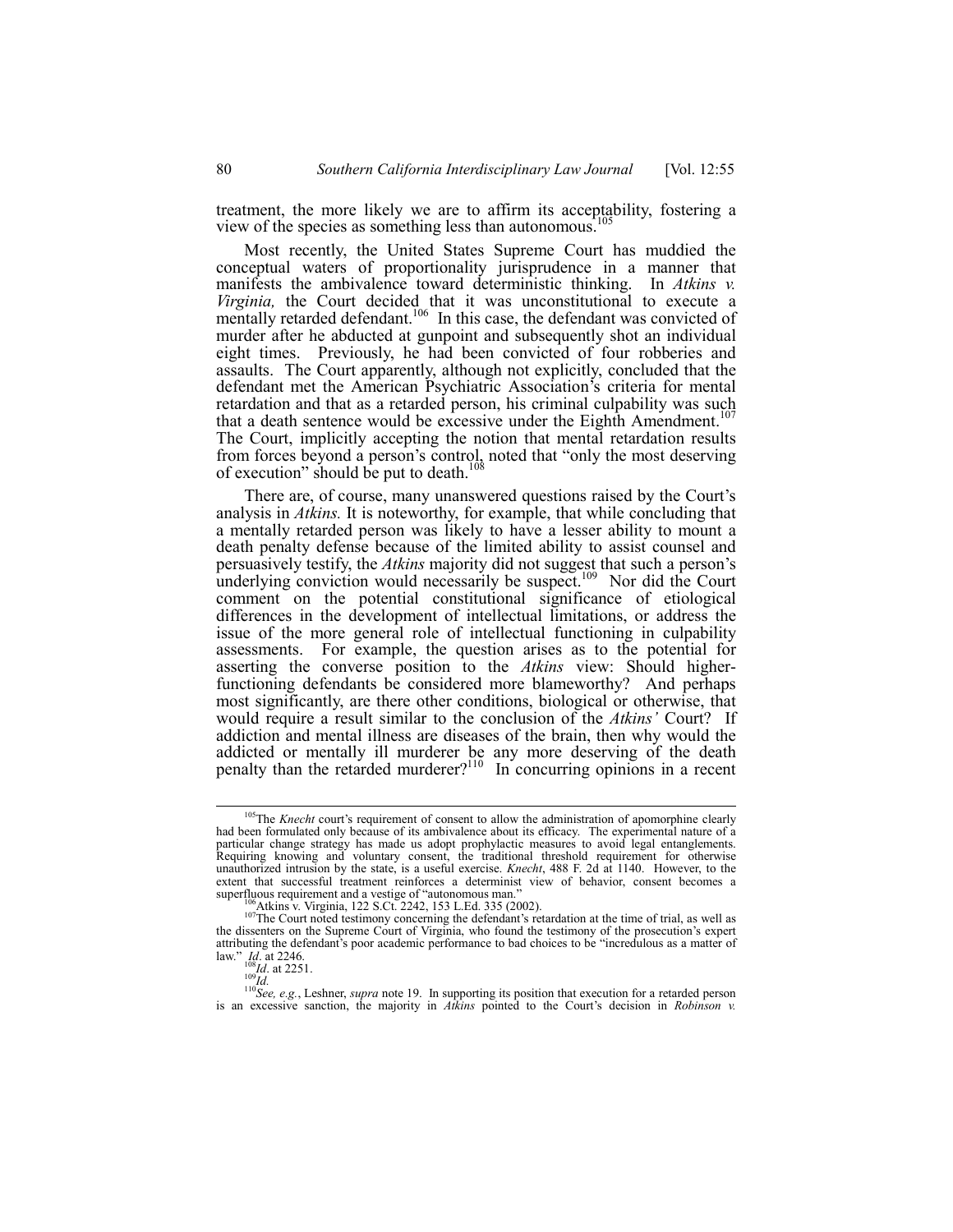case decided by the New Jersey Supreme Court, two justices, relying in part on the reasoning in *Atkins,* expressed the view that the New Jersey Constitution prohibited the execution of a person with an "impaired state" as a result of a long history of mental illness and psychological problems.<sup>111</sup> All of this begs the question of the proper legal context for a discussion of the relevancy of intellectual capacity or other disabling states.<sup>112</sup> It certainly can be argued that the "punishment fits the offender" approach to the proportionality question, as embraced by the Supreme Court in *Atkins,* has more definitively set the jurisprudential stage for the justification of disparate sentencing in furtherance of the treatment imperative.

## 2. *The Deterrence Question*

Having the ability to effectively change behavior is likely to have great implications for prioritizing the justifications for punishment. If nothing else, the appeal of retribution and general deterrence, as sanctioning justifications, will be altered. While it is difficult to imagine the complete amelioration of societal vindictiveness, the satisfaction of inflicting punishment in a justice system where blame is less certain will most certainly be diminished. The emotional appeal and moral certitude of exacting "just deserts" are not nearly as compelling in circumstances where treatment efficacy has resulted in etiological ambivalence.

General deterrence is more problematic because, as has been long of the noted, its usefulness depends on the ability to communicate to the public<br>noted, its usefulness depends on the ability to communicate to the public fear of the likelihood of punishing consequences for criminal conduct.<sup>1</sup> To the degree that "treatment" is perceived by society-at-large as less punishing, the deterrent effect of arrest and conviction may be reduced. However, the deterrent effect is also intertwined with other less tangible considerations, such as the stigma or "shame" associated with criminality; therefore, measuring the actual impact of a treatment-oriented justice system is difficult and certainly to some degree speculative.<sup>114</sup> Shame is a consequence of the belief that one has done something quite wrong, or at least the perception that one has done something that others, particularly those whose opinions are important, believe is wrong.<sup>115</sup> Shaming strategies are generally intended to bring into focus the scorn of the community when reminded of the transgressions of an offender, at least

l

*California*, noting that a term of imprisonment may not be imposed for the status of narcotic addiction. *Atkins*, 122 S.Ct. at 2247.

<sup>111</sup>State v. Nelson, 2002 N.J. LEXIS 1089 (2002) (Zazzali, J. & LaVecchia, J., concurring). <sup>112</sup>*See* Banks v. State, 2002 Ala. Crim App. Lexis 157 (Ala. 2002) (noting increased concern about

the propriety of a custodial interrogation in light of the Supreme Court's comments about the potential for false statements from mentally retarded suspects during interrogation). <sup>113</sup>*See* Cesare Beccaria, *On Crimes and Punishments*, *in* THEORIES OF PUNISHMENT 117,

<sup>124</sup>ñ25 (Stanley E. Grupp ed., 1971). <sup>114</sup>*See generally* Stephen P. Garvey, *Can Shaming Punishments Educate?*, 65 U. CHI. L. REV. 733

<sup>(1998) (</sup>pointing out that the impact of public acts of expiation, such as displaying demeaning indicia of one's criminality, on others may be more significant than on the individual offender. "Shaming" serves as a means to educate the public with regard to the moral offensiveness of the behavior in question.). <sup>115</sup>*See id*.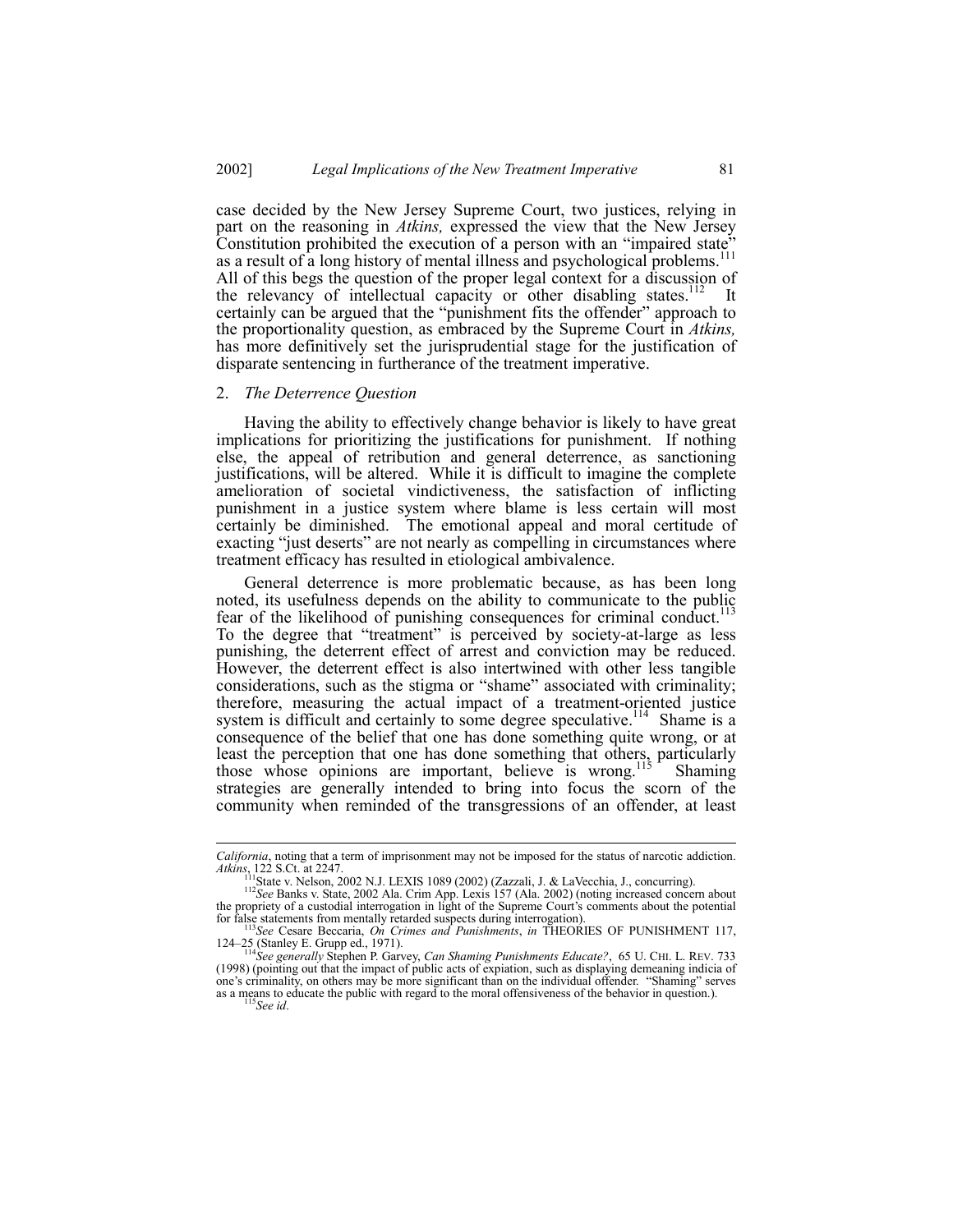theoretically reducing the chances of others engaging in similar conduct.<sup>116</sup> One consequence of a treatment orientation may well be a lessening of the view that certain forms of criminal conduct, and in particular public order type offenses, while socially dysfunctional, are morally wrong. Perhaps more importantly, it will certainly be more difficult to heap scorn upon someone whose behavior is the consequence of a treatable condition.

Nonetheless, it seems reasonable to conclude that the deterrent impact of headlines reporting that an offender was sentenced to an indefinite period of "treatment" or that an arsonist was "required to undergo intensive therapy," may be less than what would be expected for more pejorative assertions.<sup>118</sup> So, while treatment may be successful in modifying the behavior of a particular defendant, the pursuit of the treatment imperative may result in a diminution in the public's perception of the punishing consequences of a criminal conviction and a general reduction in the social opprobrium associated with being labeled a criminal.<sup>119</sup>

While deterrence is probably most thought of in terms of its direct and immediate effect on behavior, its efficacy may well be manifested through a different mechanism. It has long been pointed out that punishment carries with it an educative impact, which is nonetheless important to the long-term interests of a culture.<sup>120</sup> It must be recognized that punishment has traditionally played a broader role in setting forth the parameters of acceptable behavior, and thus, over time, contributing to the establishment of normative conduct.<sup>121</sup> Sanctions associated with formal rules Sanctions associated with formal rules

<sup>9</sup>But see Gottfredson, *supra* note 28, at 35 (noting that general deterrence is not realized exclusively through the imposition of criminal sanctions but is also significantly associated with other social sanctions such as "fear of loss of personal affinity").<br>
<sup>120</sup>JOHS ANDENAES, *General Prevention—Illusion or Reality?*, *in* THEORIES OF PUNISHMENT

(Stanley E. Grupp ed., 1971) (the long term consequences of encouraging habitual law-abiding behavior and strengthening moral inhibitions are more important than short term deterrence of crime). *But see* Garvey, *supra* note 114, at 772–75 (suggesting that the educative role of punishment may be inconsistent with the notion of the <sup>*c*</sup>iliberal state<sup>3</sup>). The *calculation of the <sup>c</sup>liberal state<sup>3</sup>). See generally,* KAI ERICKSON, WAYWARD PURITANS

196 (1966) (recounting the Puritan experience in responding to deviance and pointing out the definitional significance of overt manifestations of public scorn for conduct inconsistent with

 <sup>116</sup>*Id. See also* Daniel S. Nagin, *Criminal Deterrence Research at the Outset of the Twenty-First Century*, *in* 23 CRIME AND JUSTICE 1 (Michael Tonry ed., 1998) (noting that research suggests that the deterrent effect is largely the result of the fear of social stigma); Rothman, *supra* note 1, at 49 (noting that the use of the "stocks" as a shaming device was recognized for its deterrent value by colonial Americans who believed that the avoidance of injury to one's reputation was a powerful incentive within small communities).

This, of course, may not diminish the urge for retribution which is not necessarily the result of dispassionate thinking about the nature of criminal behavior. It has been convincingly observed that, notwithstanding the direct manifestation of a different intent in the law, retribution has repeatedly emerged as a compelling justification for the criminal sanction. *See* Michele Cotton, *Back With A Vengeance: The Resilience of Retribution as an Articulated Purpose of Criminal Punishment*, 37 AM. CRIM. L. REV. 1313 (2000).  $\frac{118}{118}$  Learning theory has taught us that the effect of punishment on the emergence of behavior is

dependent upon many factors including the "intensity, frequency and distribution of aversive consequences.î BANDURA, *supra* note 21, at 295. Communicating about the nature of sanctions and their likelihood of imposition are critical to maximizing the deterrent effect. *See also* Toni M. Massaro, *Shame, Culture and American Criminal Law*, 89 MICH. L. REV. 1880, 1883 (1991) (identifying the conditions necessary for maximizing the effectiveness of shaming practices).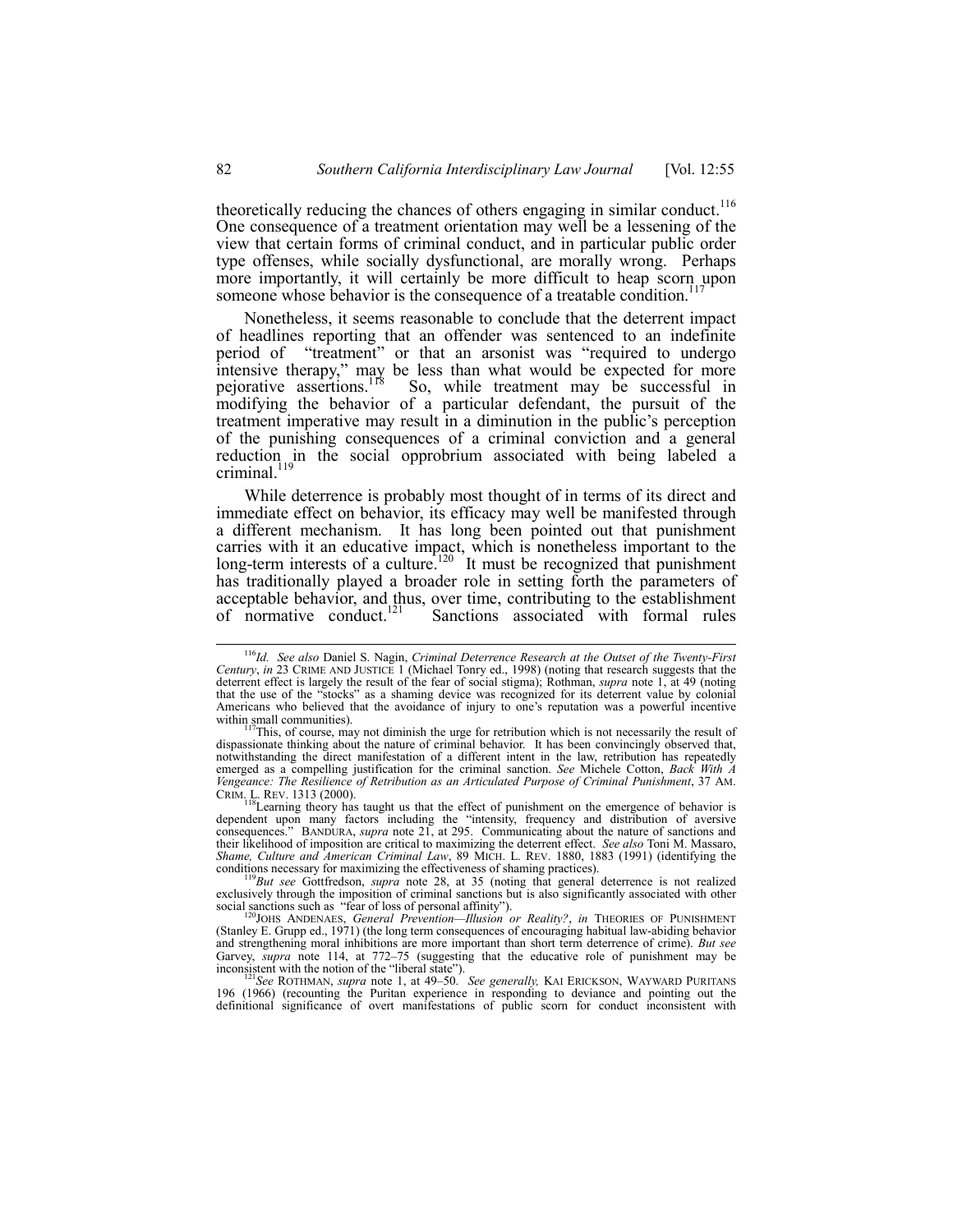communicate to the listening audience the intensity of a communityís feelings about the appropriateness of behavior. In this way, the law speaks through the response imposed upon violation and defines behavior as wrong, more or less.<sup>122</sup> What happens, then, when the response is not perceived or perceived less as punishment? Assuming that treatment does not require or is not accompanied by incarceration or other forms of overt punishment or is simply the perceived consequence of criminal conviction, will the habituation of law-abiding behavior be affected? Perhaps more significantly, will the morality building effect of the law be lessened? As a culture we have accepted without much reservation that the law is influenced by and, to some extent, reflects normative moral behavior.<sup>123</sup> What is less clear is the extent to which the enforcement of the law, and in particular the invocation of sanctions to voice the community's disfavor, contributes to the weave of society's moral fabric. Assuming some impact, it will be necessary to consider these implications and perhaps devise strategies to offset the lack of normative clarity associated with the moral ambiguity of the treatment imperative.

## VI. CONCLUSION

Many years ago, at the height of concern about the proliferation of the use of various techniques of behavior modification, and amid much academic discussion about the culture's capacity to exercise sophisticated control of human behavior, noted psychiatrist and author Perry London observed:

As long as change comes slowly enough and quietly and mingles any poisons that it bears with compensating pleasures (or at times just with relief), it can take hold. Nature will not cry out, offended, nor will men. She and they, will simply change whichever way they must to meet the new conditions that impose on them.<sup>124</sup>

London's comments were directed toward what he believed to be the inexorable development of the "technology of behavior control." $125$ Although such a technology has not been forthcoming to anywhere near the degree that some feared, I believe that London's observation aptly describes the eventual manner in which a new rehabilitative ideal will be embraced with the concomitant challenges of the "new conditions" it will impose.

While individual change through treatment may become a more favored goal of sentencing, how it is practically accomplished is another

community norms "deviant persons often supply an important service to society by patrolling the outer edges of group space and by providing a contrast which gives the rest of the community some sense of their own territorial identity").

<sup>&</sup>lt;sup>2</sup>See generally GORDON HAWKINS, Punishment and Deterrence: The Educative, Moralizing, and *Habituative Effects, in THEORIES OF PUNISHMENT 163-77 (Stanley E. Grupp ed., 1971).*<br>
<sup>123</sup>*See H.L.A. HART, THE CONCEPT OF LAW 181-207 (1961).*<br>
<sup>124</sup>LONDON*, supra* note 104, at 11.<br>
<sup>125</sup>*Id.* at 7.